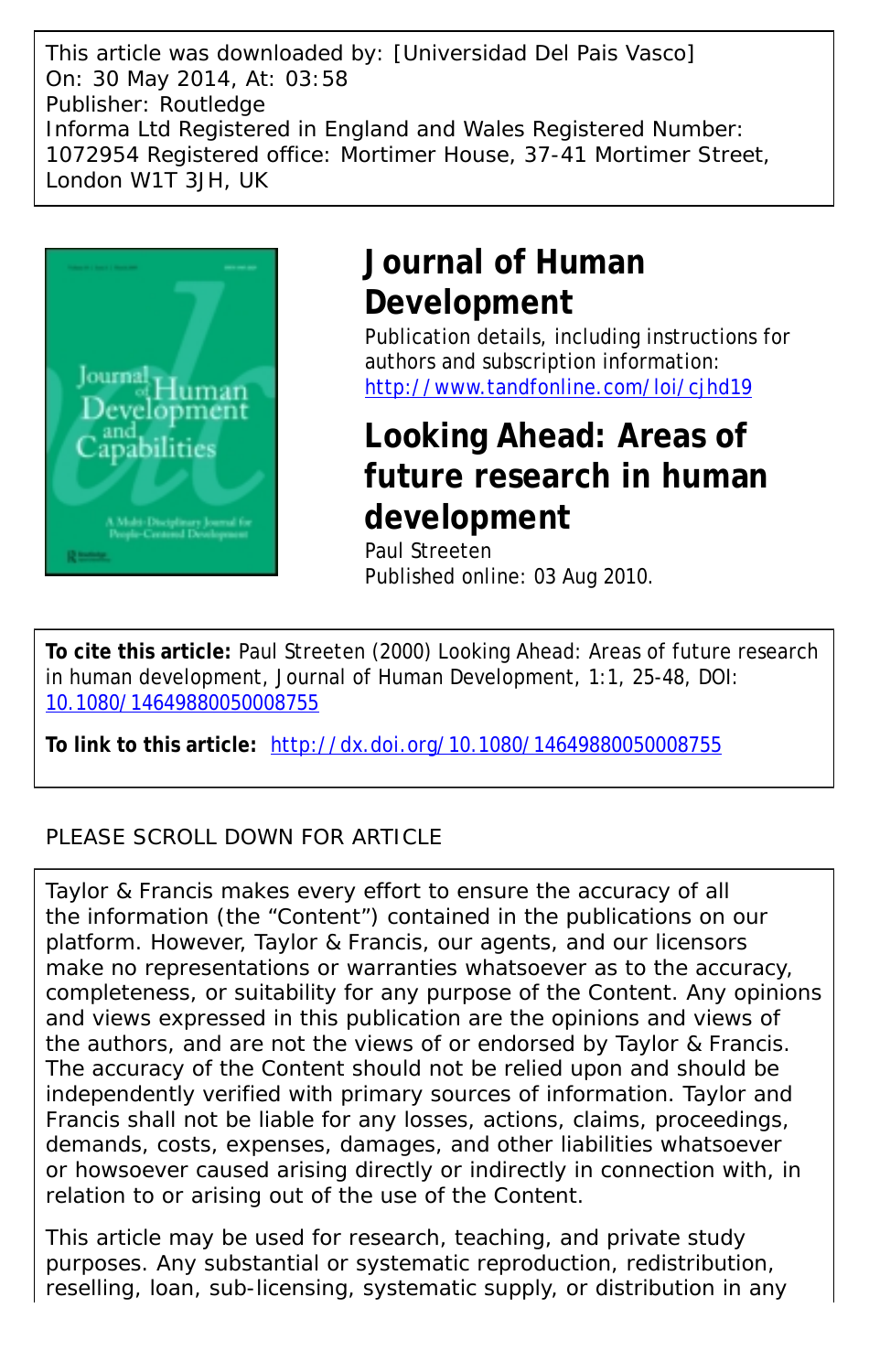form to anyone is expressly forbidden. Terms & Conditions of access and use can be found at [http://www.tandfonline.com/page/terms-and](http://www.tandfonline.com/page/terms-and-conditions)**[conditions](http://www.tandfonline.com/page/terms-and-conditions)**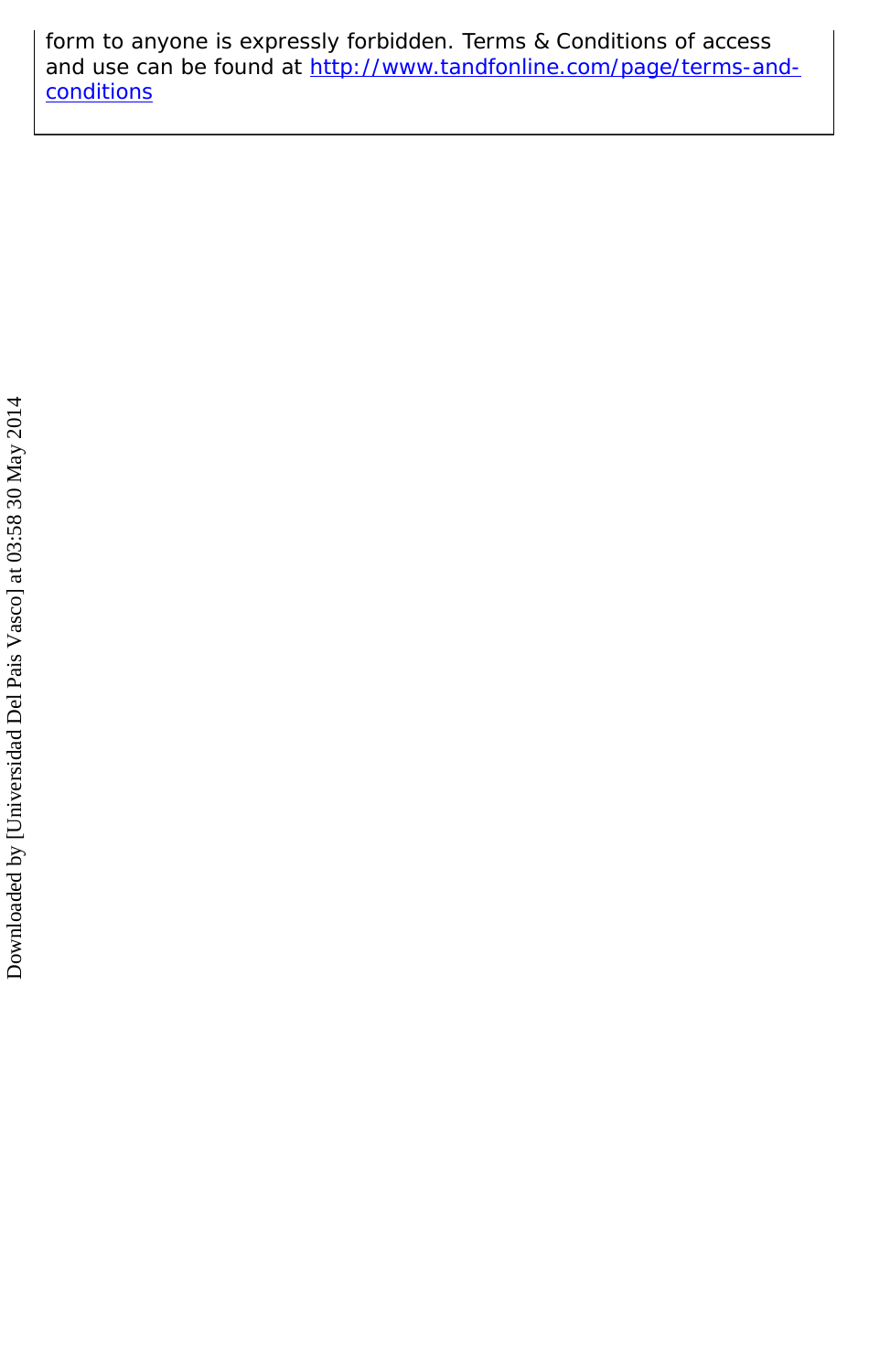

# *Looking Ahead: areas of future research in human development*

PAUL STREETEN

*Paul Streeten is Professor Emeritus, Boston University*

A research programme on human development should be guided by the following six principles.

- 1. It should be centred on human development, both as an end in itself and as a means to raising productivity. All events and policies should be judged by their impact on people. At the same time, the impact of people (their changing preferences, attitudes, aptitudes and skills) on events and policies should also be studied. It is this process of interaction between people and their environment that is our central concern. In this effort, it should support and illuminate the annual *Human Development Report*s (*HDR*s) of the United Nations Development Programme (UNDP). These are concerned with the human dimensions of development and, more particularly, the rapid eradication of destitution and poverty. The work calls for high standards of scholarship because sound research is needed to maintain the reputation of the Reports as authoritative sources of data, analysis and policy.
- 2. The research should help in building and strengthening the administrative, managerial, technical, institutional and policy-making capacity in the developing countries. It should also assist in improving their research capacity, without sacrificing quality. This can often be achieved by collaboration between a team in an industrial country and one in a developing country, or by a network of teams, contributing to comparative studies. For some purposes, international comparability is essential and central coordination is then called for.
- 3. It should be of practical use to the policy-makers in the developing countries, and the bilateral and international development agencies. Purely academic exercises, however valuable in advancing our knowl edge, are not of interest to the Human Development team.
- 4. It should, as much as possible, cooperate with and draw on existing research in the World Bank, the International Monetary Fund, other UN agencies, universities, research institutes and the rest of the academic world. Although some overlap is unavoidable and even desirable, for competition here, as in the market place, can be healthy, the stress should be on avoiding duplication of efforts, and on filling gaps in our knowledge.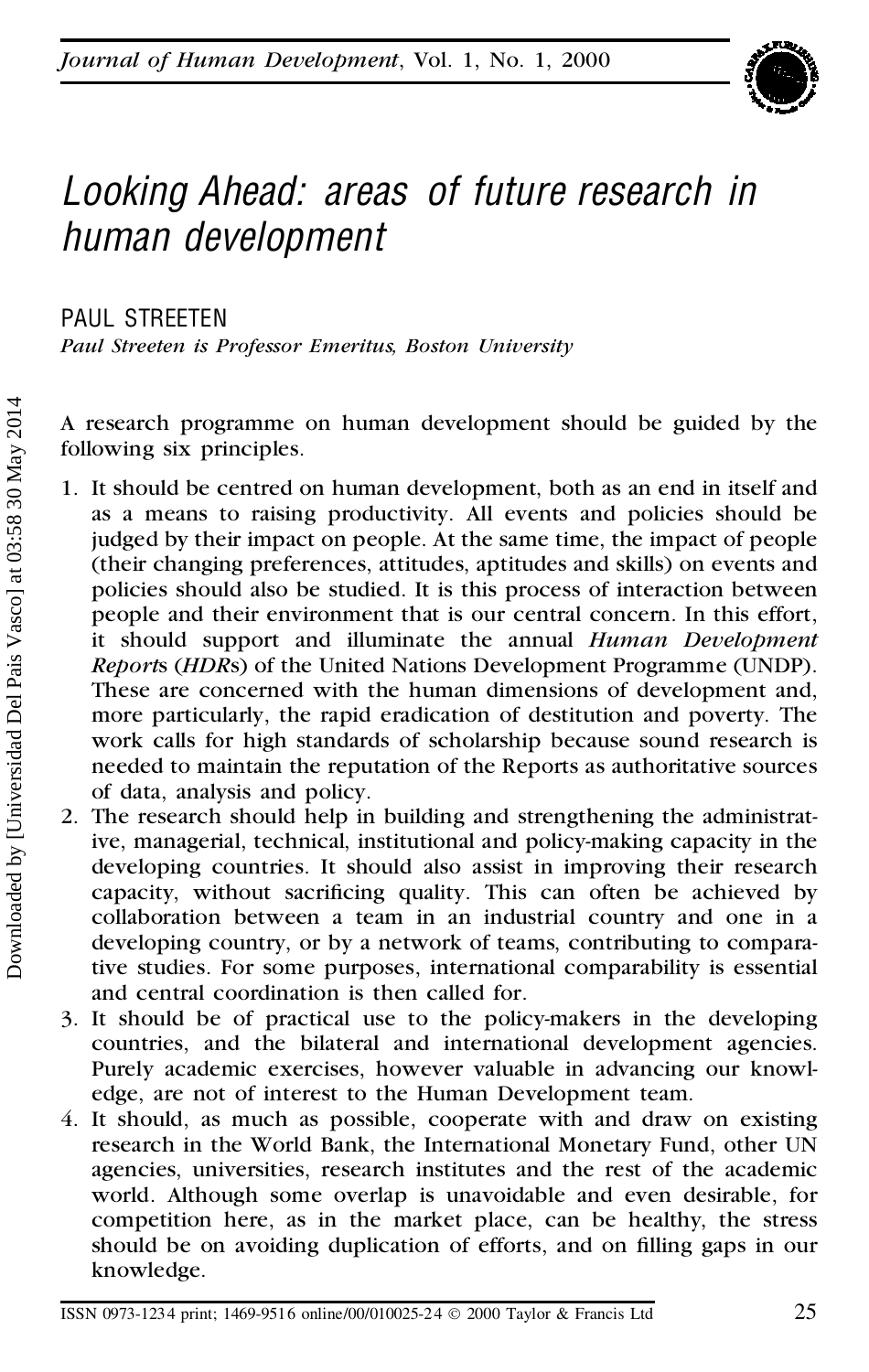#### *P. Streeten*

- 5. It should, wherever appropriate, draw on the vast experience and documentation of the UNDP, which rests with its staff members, past and present, its field work and is buried in its files. Much of this has been untapped so far; access to it and use of it can help to overcome the gap that exists now between thinkers and doers, between academics and practitioners.
- 6. High priority should be given to work on building capacity and institution in the developing countries.

While these criteria should be borne in mind, it is not intended to restrict in any way the free flow of original ideas and the exploration of new areas. The spark of originality is so rare that it should be fanned wherever it is struck. The following areas are intended as suggestions and should not prevent anyone from exploring other fields.

In the light of these six criteria, the topics proposed can be grouped under eight main headings:

- 1. Conceptual, methodological, and statistical issues
- 2. National capacity building
- 3. Human development and poverty
- 4. Employment and small-scale enterprises
- 5. The links between democratization and liberalization
- 6. Sustainable development
- 7. Problems of the transition
- 8. Global and international issues

Under each of these headings, a few specific topics are suggested.

## **Conceptual, methodological and statistical issues**

## *Renements of the Human Development Index and the Political Freedom Index*

It is ironic that what some would regard as the analytically weakest part of the *HDR*s has most spectacularly caught the public's eye: the Human Development Index (HDI). Criticisms have followed upon the initially enthusiastic reception. The Index, and the indicators on which it is based, need a good deal of further work, although the simplicity of the Index is appealing. Clearly, the concept of human development is much broader and richer than anything that can be captured by any index, however refined; but steps towards refining it are to be encouraged. Work along lines that improve the Index or apply it to regions or groups within a country is most welcome.

Some critics of the HDI have said that it understates well-being, others that it overstates it. Well-being is thought to be greater than the index suggests because it does not capture autonomy and self-reliance, indepen dence and a sense of community, or freedom and human rights. On the other hand, it is said to be less because of environmental damage, violence, insecurity and fear, and, in some countries, a disintegrating social fabric.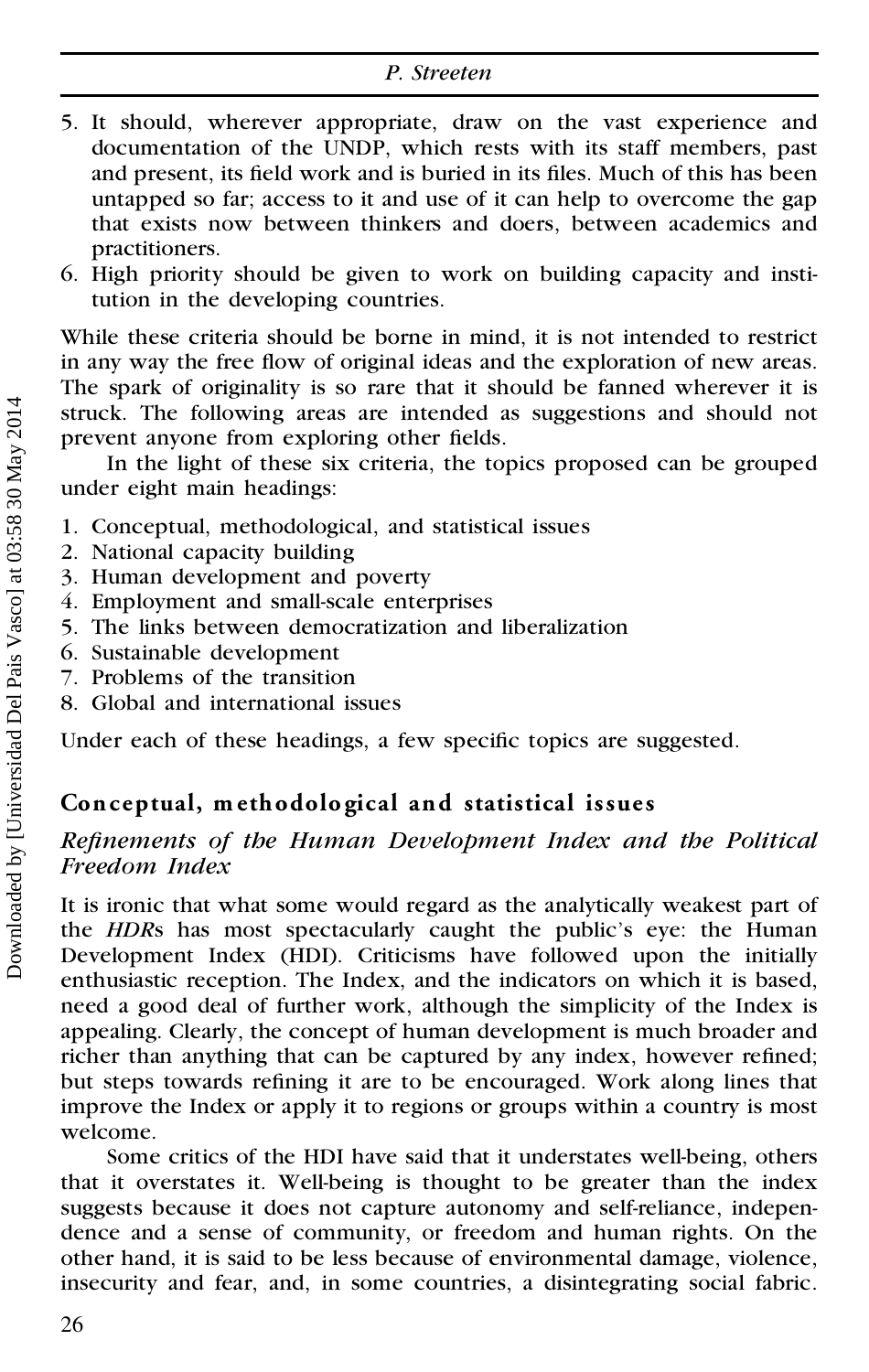Even quite basic needs are not fully accounted for. For example, how can food security or morbidity be incorporated in the HDI? Environmental concerns are becoming increasingly important. How can they be included? (Attempts are being made at the 'greening' of Gross National Product (GNP) or HDI.) How can the Political Freedom Index be purged of culture-specific components and made universally valid and acceptable?

Human development indicators can be measures of the inputs or determinants of well-being (e.g. hospital beds or number of teachers) or of the outputs or constituents of well-being (e.g. health or literacy); the relation between the two is a measure of the effectiveness of the system. The present Index is intended to reflect the constituents, for even income is an expression of the range of choices before the consumer, and therefore partly an end.

Critics have said that not only are the weights of the three components arbitrary, but so are what is excluded and what is included.

Another problem with the HDI is the implicit trade-off between life expectancy and income. For a country with an income per head less than the world average (\$5,711 per year at 1993 purchasing power parity, which is about equal to the income per head of Costa Rica), an increase of annual Gross Domestic Product (GDP) per head of \$99 will exactly compensate for 1 year less of life expectancy, so as to keep the HDI constant (Ravallion, 1997; other criticisms inviting further work are Hicks, 1997; Bardhan and Klasen, 1999). If the people in one poor country have 1 year less of life expectancy but \$100 higher GDP per head than in another country, this country will have a higher HDI. The value attached to longevity rises sharply with income. For a country with twice the average income (about the income per head of Malta), an extra year of life is valued at \$7,482 in income per head. At three times the average (about the income in the UK), it is worth \$31,631, about twice the country's income per head. At four times the average (about Switzerland's income), its value reaches \$65,038, about three times actual income. The implication is that life is far less valuable in poor countries than in rich ones. The value judgements underlying these trade-offs have been rightly rejected. So 'Human Development' and the Human Development Index are not ultimate insights, and other ideas will take their place.

One defect of the economic and social indicators used in the first *Human Development Report* (1990) was that they neglected the existence or absence of civil and political freedom, the respect for human rights, the presence of violence and the degree of security enjoyed by the people. While, for example, many African countries score better on the life expect ancy of women than, say, India and China, absence of civil rights and political freedom has to be set against this merit. Subsequent Reports experimented with Human Freedom and Political Freedom Indexes. It is for consideration whether human rights and political freedom (indicators of negative freedom) should be integrated with human, social and economic variables (indicators of positive freedom) into a single index, or whether it is not better to keep them separate in the light of the volatility of regime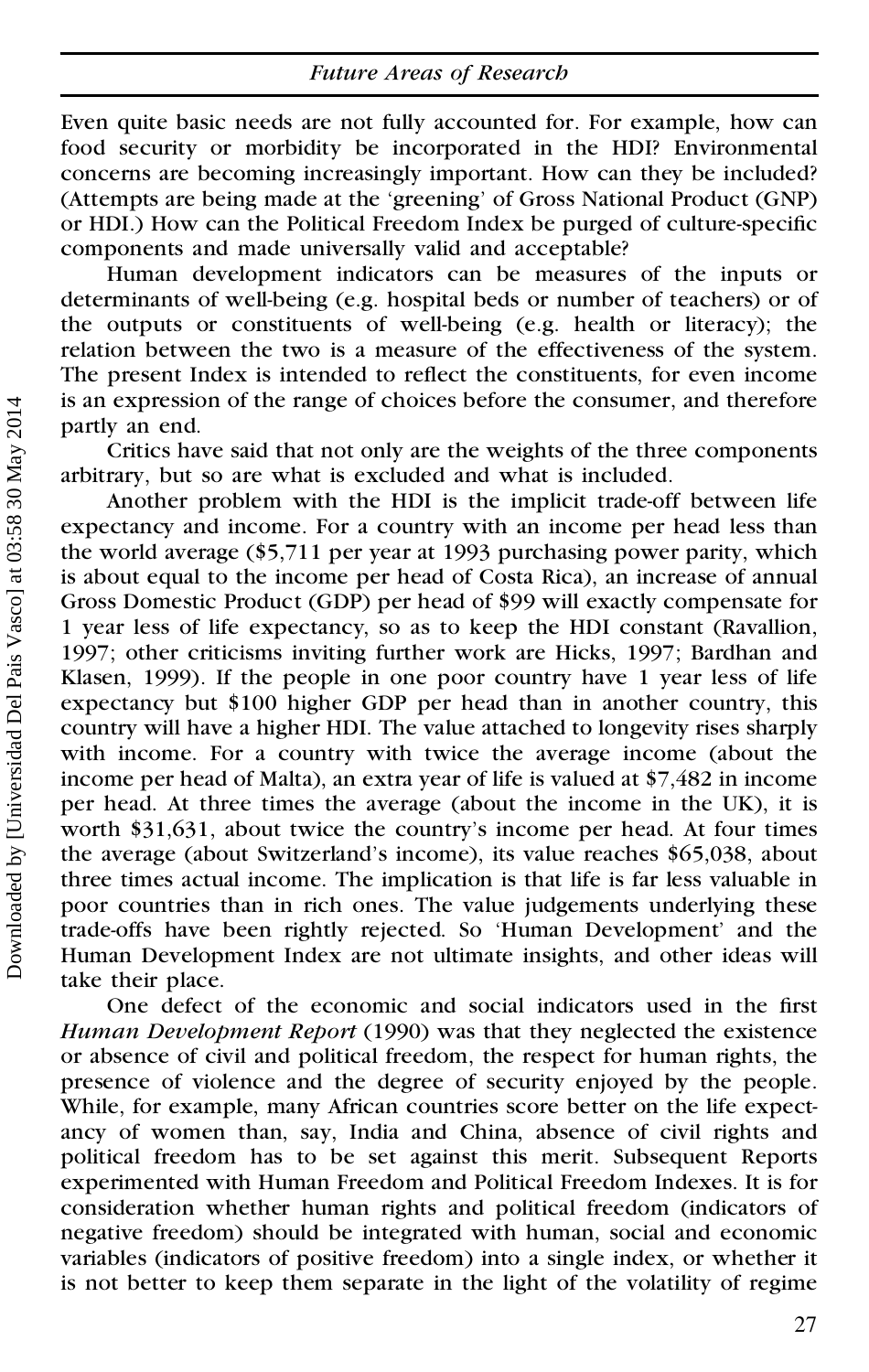changes, the subjectivity of judgements relating to them, the desirability of keeping the index simple, the high correlation between the two sets of indicators, and the distinctness of this dimension of human development. (Indicators of national self-reliance are discussed under the section 'National capacity building'.) Separateness is also useful if one wishes to analyze the links between freedom and economic welfare, although this argument could also be used for separating the components of the HDI, such as health and education.

Some progress has been made in disaggregating the index by gender, income groups, rural and urban residence, etc., but even indicators such as life expectancy at birth by different groups do not tell us about age-specific mortality rates (or life-expectancy rates). For example, by 1850, female life expectancy at birth in England exceeded that of males, but female mortality rates in the age range 10–39 were greater than those of males.

The Reports have been criticized for putting forward a scalar where a vector is wanted. An area in need of clarification is whether a single index is desirable, and if so, what the appropriate statistical weights for its components should be; if several indicators are used, how they are related to each other and why; whether a lead indicator can be chosen or a wide menu of different indicators should be presented. If arbitrary weights are used for aggregation, sensitivity analysis should be conducted with respect to rankings by different weights. If the index is robust to different weights, why not use a single component instead of a composite Index? If a composite Index is used, should the arithmetic or geometric mean be used? Components of an aggregate index (e.g. literacy) should also be related to indicators outside the index (e.g. political freedom). Questions of aggre gation or disaggregation of indicators can have important consequences for the direction of policy.

Another area for research is the exploration of the precise meaning and of the interpretation of some of these indicators. Knowledge can be measured by literacy rates, by years of schooling, by the number of scientists and engineers per 10 000 of the population, by the number of books published, by the number of libraries, etc. Or, in measuring political freedom, more than one party is often taken as an indicator of political choice. Does it follow that the more parties there are, the better? If there is only one party but a choice of candidates, is this enough for democratic freedom? The interpretation of any one of these indicators and its qualitative assessment is still largely unexplored.

Related to this is the interpretation in terms of the positive or negative value of some of these indicators. Are rising divorce rates or rising numbers of single-parent families (and even some forms of suicide) signs of a wider range of choice, and therefore to be welcomed, or are they signs of the breakdown of the social fabric, and therefore to be deplored? Or should no position with respect to their value be taken?

Finally, the causal links between policies and improvements in nutrition, health and education should be explored. Private and public expen diture on, say, a family planning programme provide only a partial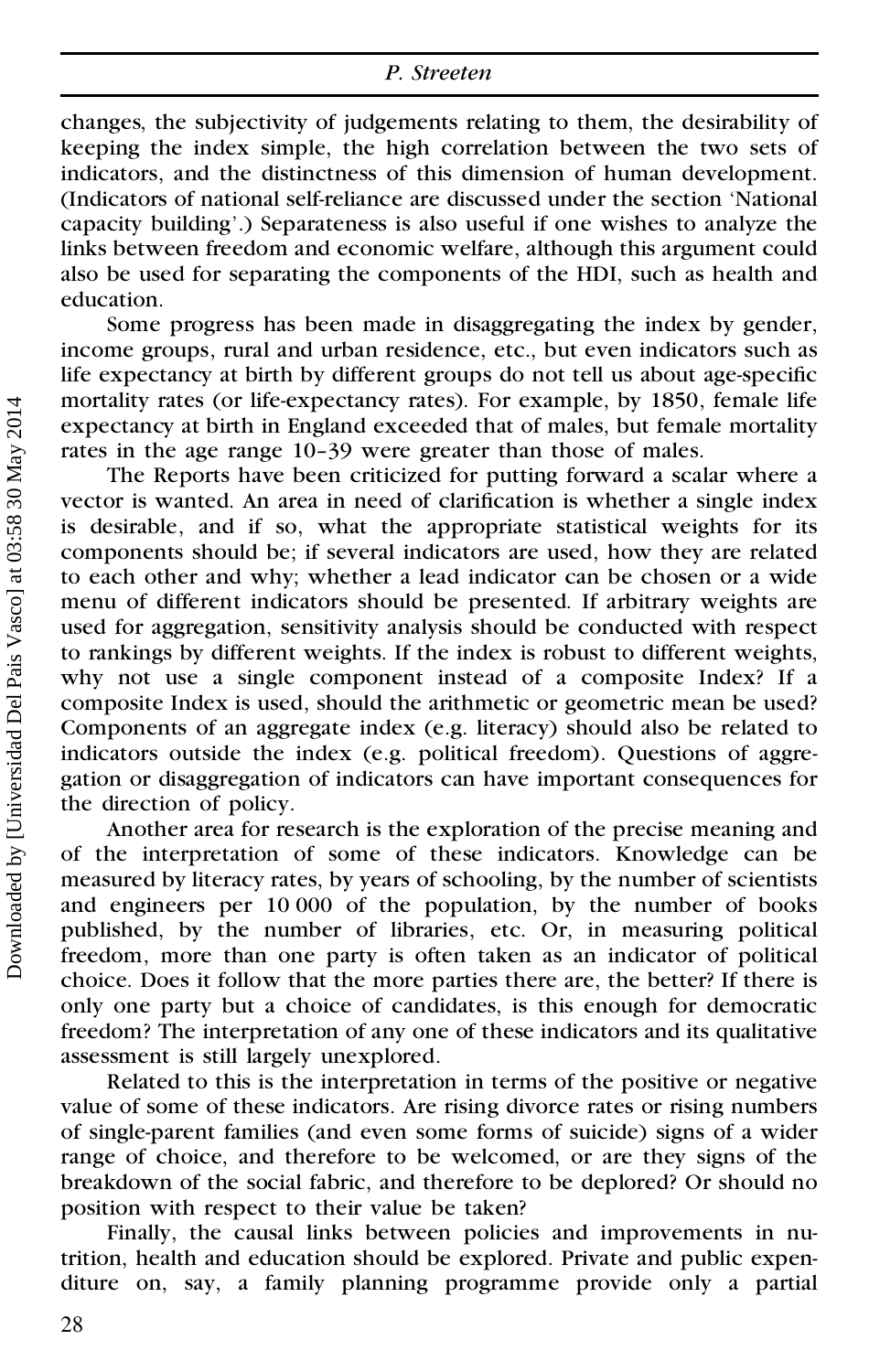explanation, and other changes in attitudes and institutions, and the removal of obstacles and inhibitions, are often more important.

## *Operationalizing the HDI*

How can the HDI be used for appraising (*ex ante*) and evaluating (*ex post*) projects and programmes? Can it be incorporated in project analysis? How can it be used for allocating aid by donors? How does the shift from project to programme aid affect human development through, for example, partici pation? How should countries, or groups within countries, prepare their human development profiles?

## *Statistics*

It is well known that social and human indicators are even less reliable than most other statistics. It should be part of the research project to: (1) stimulate the gathering of statistics where none exist now (for example, data on local and provincial government expenditures are scarce and unreliable); (2) to improve the quality of the data that do exist; (3) to make them internationally comparable; and (4) to suggest ways that enable users to judge the reliability of data, such as giving ranges instead of single figures where the figure is unreliable, or grading the figures by their reliability. United Nations Research Institute for Social Development (UNRISD) has been engaged in collecting data on social and human development, and the continuation and enlargement of this work should be encouraged.

## *New typologies for international cooperation*

The classification of 'developed' and 'developing' countries, the notions of 'the South' or 'the Third World', have lost much of their meaning. Different typologies can be designed for different purposes. Among them, the following may be considered.

- 1. Income by income per head: high income, middle income, low income.
- 2. Human development (social) by HDI: high, middle, low.
- 3. Ecological over-consumers, sustainers, marginals.
- 4. Political high freedom, middle freedom, low freedom.
- 5. Geo-political western hemisphere; Europe and ex-dependencies, East Asia; the rest.
- 6. Cultural, self-reliance autonomous, semi-dependent, dependent.
- 7. Size (number of population or size of area) large, middle, small: island, land-locked.
- 8. Peacefulness ratios of military to social expenditure; ratio of military to GNP.
- 9. Structural characteristics agriculture/industry; raw material exports/ total exports.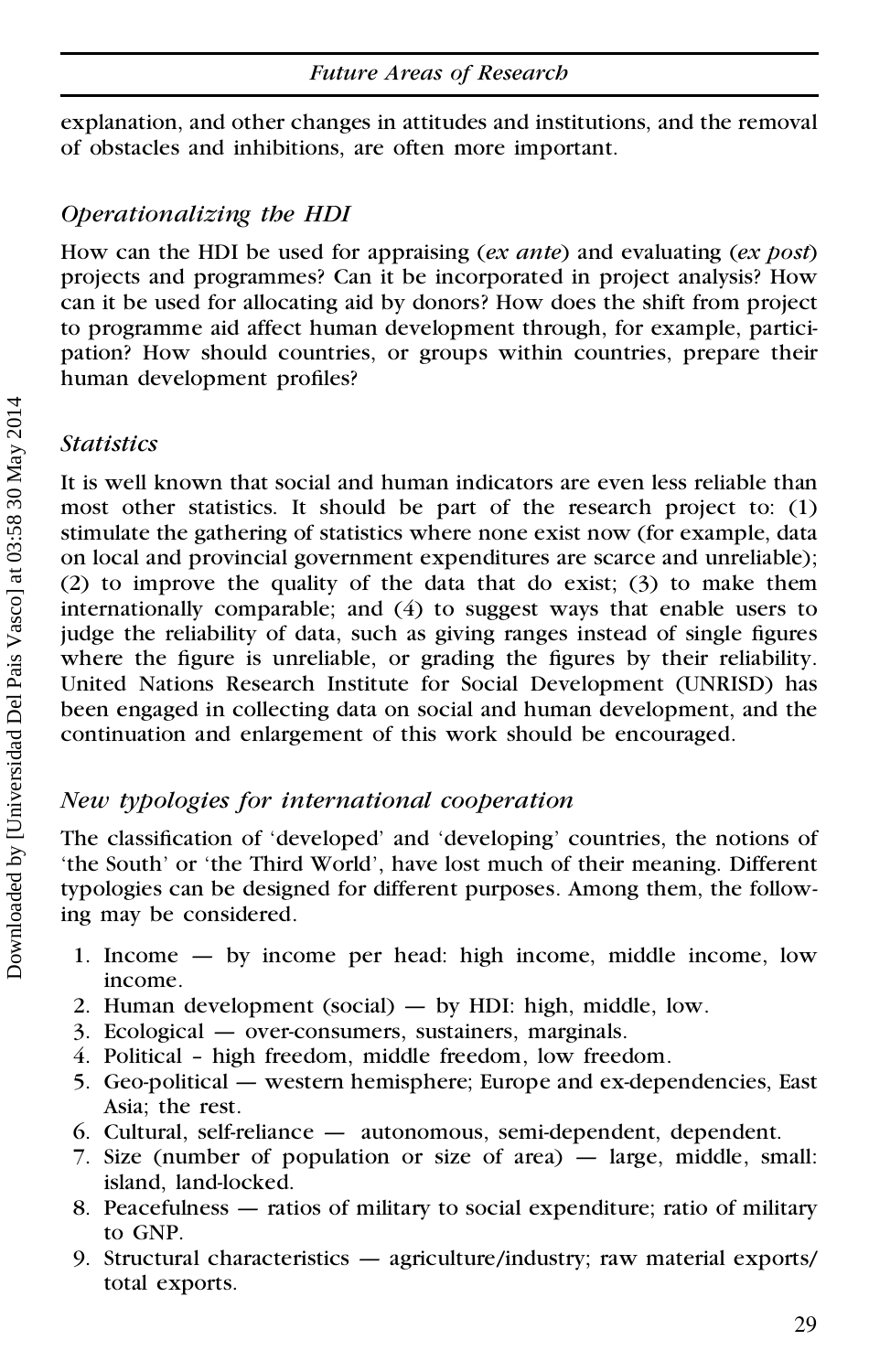- 10. Distributional indicators Gini of income, land; ratio of income of bottom 40%.
- 11. Status of women women in labour force; in Parliament; relative wage rates; comparative work loads.
- 12. Population growth rates of population growth; fertility rates; net reproduction rates.
- 13. Degree of privatization share of private sector in GNP, employment, investment, savings.
- 14. Self-reliance ratio of foreign experts; aid per head and ratio to GNP.
- 15. Donor or recipient nancial aid, technical assistance; gross, net; knowledge transfer.

## *Income group-specic price indexes*

Much work has been carried out on international purchasing power com parisons (see the excellent work of Irving Kravis, Robert Summers, and Alan Heston at Pennsylvania University). Compared with this well-funded re search, little has been done on different price levels faced by different income groups, especially the poor. They face different prices for the same goods: in so far as they consume the same basket of goods as the better-off, but in different proportions, their prices move differently; and in so far as they consume different goods, different prices are relevant. In order to analyze the impact of poverty, this is an important issue. Work on such indexes should be encouraged.

## *Evolution of thinking*

The purpose of this work would be to trace the evolution of our thinking from economic growth as the principal performance criterion, via employ ment, redistribution with growth, and basic needs, to human development. What have we learned in the process? How have the challenges changed to which the proposed strategies were the responses? Has the research been reflected in action? If not, why not?

## **National capacity building**

To assist in building and strengthening the developing countries' capacity to design policies, govern, manage and administer their affairs, and to conduct high-quality, policy-oriented research is a prime task of the UNDP, and one of the objectives of the *Human Development Report*s. An important preliminary condition for this is to have indicators of: (a) national managerial and administrative capacity, and its different dimensions; (b) institutional strength, and (c) self-reliance and independence. These can refer to savings and capital, and their division between domestic and foreign, to the ratio of domestic to foreign manpower and technical assistance, to trade flows and to movements of people. But such measures of self-reliance can be mislead-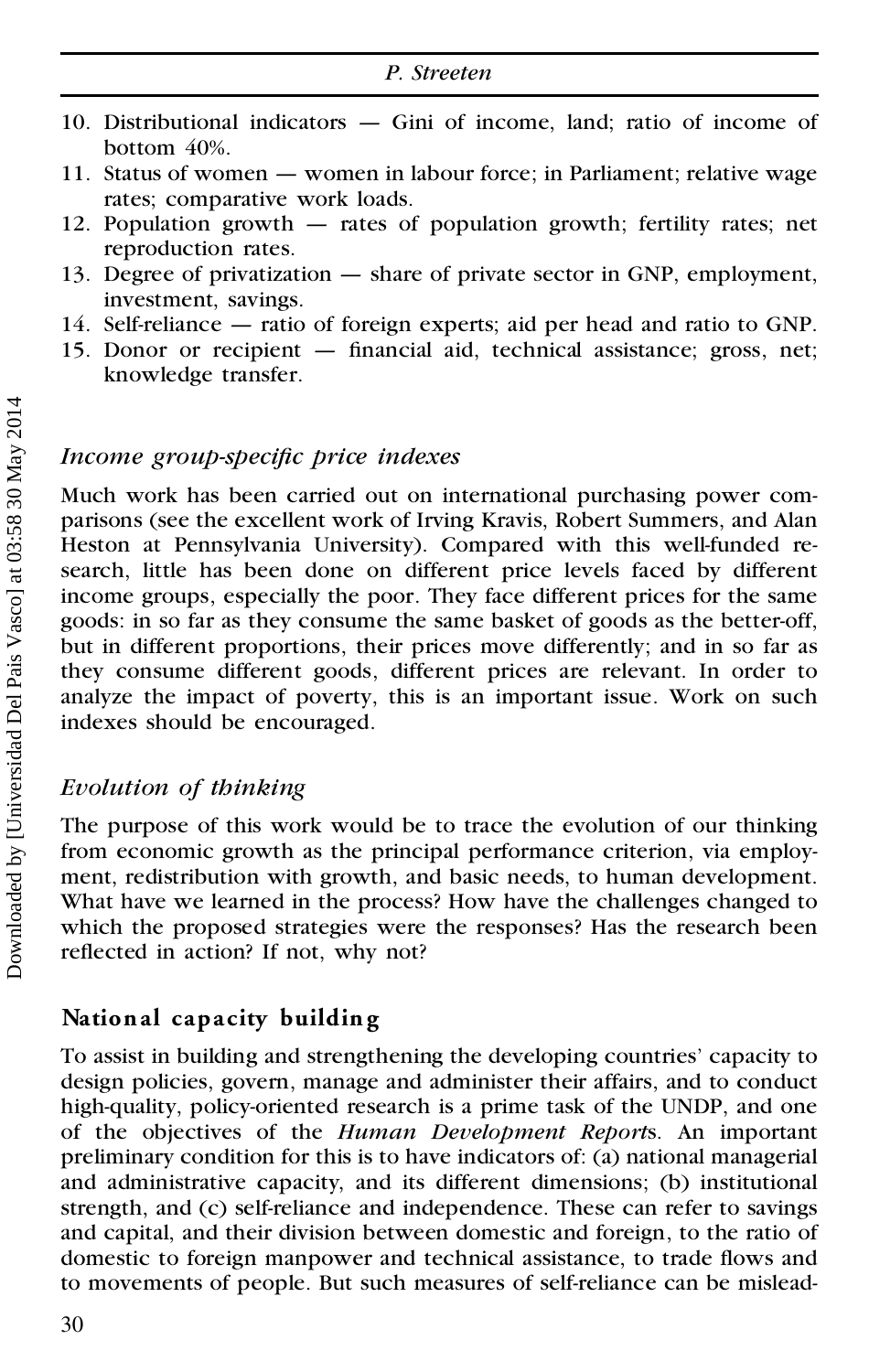ing, for it is often the combination of the right type of foreign assistance and self-help efforts that makes for 'assisted self-reliance'. Both the paternalistic fallacy ("we shall teach you what you ought to know") and the populist fallacy (bottom-up participation spontaneously produces results, without any need for bureaucrats or technocrats) should be avoided. We now have, at best, measures of inputs rather than achievements. Indexes of such achievements will require hard thinking and much work.

Of particular interest would be an analysis of how the internationalization and globalization of transactions affects the lives of people: working for foreign firms, buying imported goods and services, producing for export; listening to and watching foreign radio and television programmes; beneting (or suffering) from foreign aid and technical assistance.

Economic variables are not the only relevant ones. A qualitative judge ment of institutions will be necessary. There should be an analysis of self-reliance in culture, the content of education, communications and the media. Indicators of technological dependence and technology gaps are also important. Self-reliance should not be confused with self-sufficiency. In an interdependent world, one-sided dependence is to be deplored, but a mutual give and take, or interdependence, may be welcome and inevitable. An attempt at self-sufficiency that fails (e.g. in food because of a bad harvest) can lead to severe dependence. Work on these indicators and on the possibility of a self-reliance index is still in its infancy. Analytical work has to be done first, so that we know what we are looking at, followed by the gathering and comparison of relevant data.

When does financial development aid contribute to greater self-reliance, and when to greater dependence? Can the Human Development Index be used as a guide to donors? If so, how precisely? Should those with a low index be helped first or most, because their need is greatest; or those with a high index, because their desert is greatest; or the greatest potential improvers, because this would yield the highest social returns on the aid expenditure? Is it better to help a lame dog over a stile or to pat an express train with the claim to be given credit for its speed? What should be the aid criteria for donors?

Technical assistance presents particularly tricky problems to any attempt to evaluate critically its impact on national capacity building. There is normally no independent measure of its output; this value is measured by its inputs: so many man-years, costing so many dollars, and hence, it is presumed, the result must be worth at least as many dollars. In addition, there are powerful tripartite vested interests at work on the donors' and the recipients' side, and among the experts themselves, to inflate its value. Tact, diplomacy and delicacy reinforce these vested interests and it is therefore very hard to obtain an independent, objective assessment of the value of these services. Yet, it is of the greatest importance to know what types of technical assistance help countries to become self-reliant and to acquire the necessary skills, and which are ineffective or actually counter-productive, prolonging and perpetuating dependency. The need for an objective, critical form of appraisal and evaluation is urgent. This analysis should form the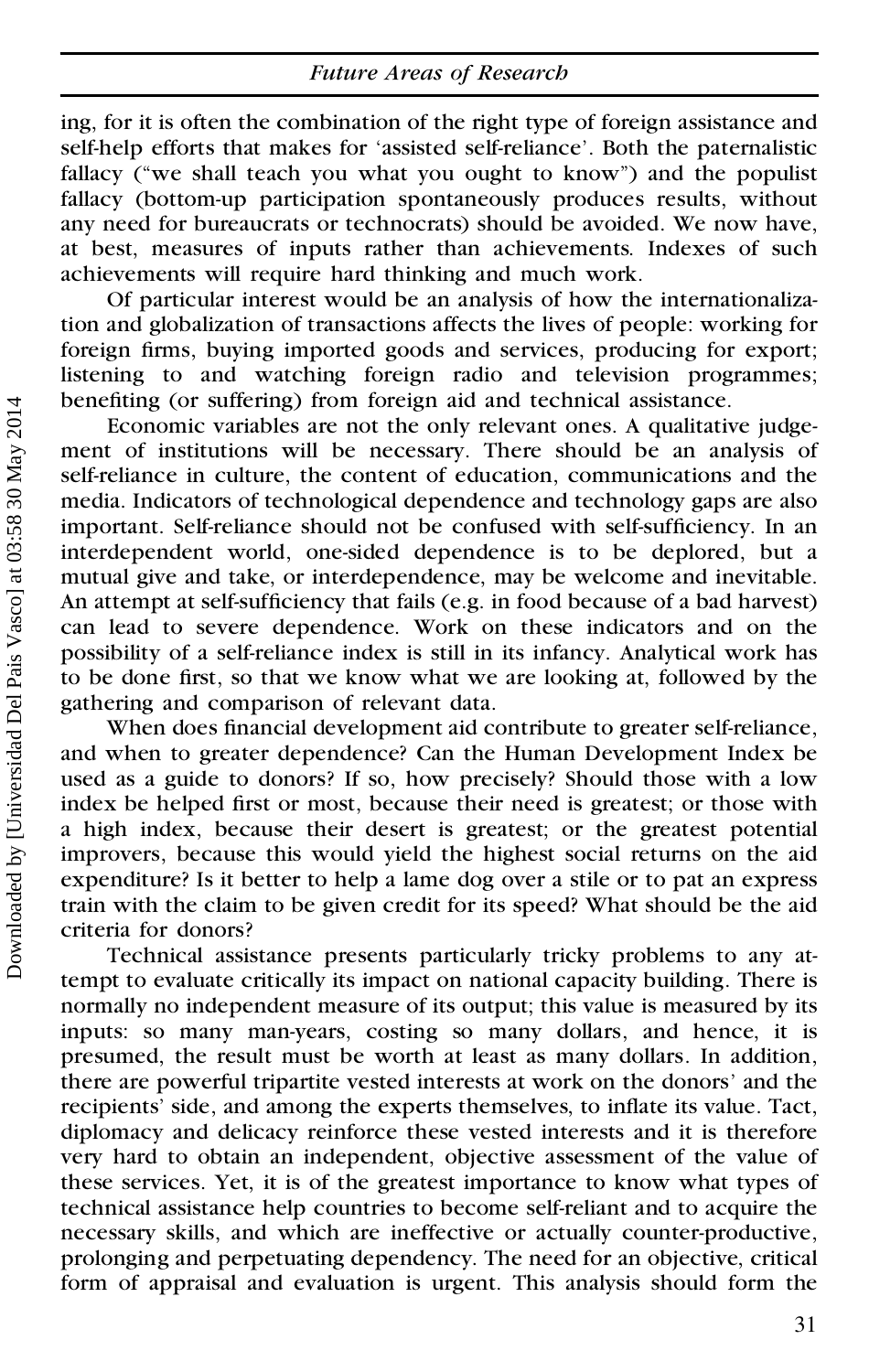basis for making constructive proposals as to how the value of technical assistance can be improved and how the capacity of the developing countries can be strengthened.

The transfer of the appropriate skills and, even more, the appropriate attitudes, from one culture to another, is one of the most difficult tasks, more difficult than the transfer of funds or pieces of equipment. Drawing on the experience and the files of the UNDP, successes and failures can be selected, the impact analyzed and important lessons be learned.

Research into how to help build research capacity is a special topic within the general assistance in capacity building. Should students and teachers from developing countries study in the advanced countries or should teachers from these countries go out and help in designing curricula and to build departments? Should there be joint research projects and, if so, how should the work be divided between advanced country and developing country researchers? Should developing country researchers be encouraged to study the problems of advanced countries, as advanced country re searchers now study the problems of the developing countries? What is the scope and what are the limits of technical cooperation, including that in research, among developing countries? It is likely that many problems, such as family planning, land reforms, nutrition and the informal sector, are more appropriately studied and taught in situations that are relatively near to each other than the far-removed ones of a highly industrialized country. How can advanced countries contribute to encouraging intellectual cooperation among developing countries?

## **Human development, poverty and ex clusion**

The ultimate objective of development is to improve the human condition by enlarging people's choices. At the same time, the most plentiful resource of the developing countries is human beings. On both these grounds, people must be put at the centre of the development process. This obvious truth has recently been rediscovered.

Work on human, social and political indicators has been going on for a long time, but nothing so far has replaced the powerful hold of the GNP, in spite of numerous attempts to weaken it. One important purpose of the HDI is to dislodge the monopolistic hold of GNP on our minds. We know that poverty can be removed at quite low income levels, and that high average incomes are no guarantee against widespread misery. Research in this area is directly relevant not only to the *Human Develop ment Report*s, but also to policy-makers and international donors concerned with backing efforts by developing countries to improve the lot of poor people.

## *How to convert nutrition, health services and education into the full life*

We do know how to make shoes out of leather, and energy out of coal or water power. But we know very little about how precisely to transform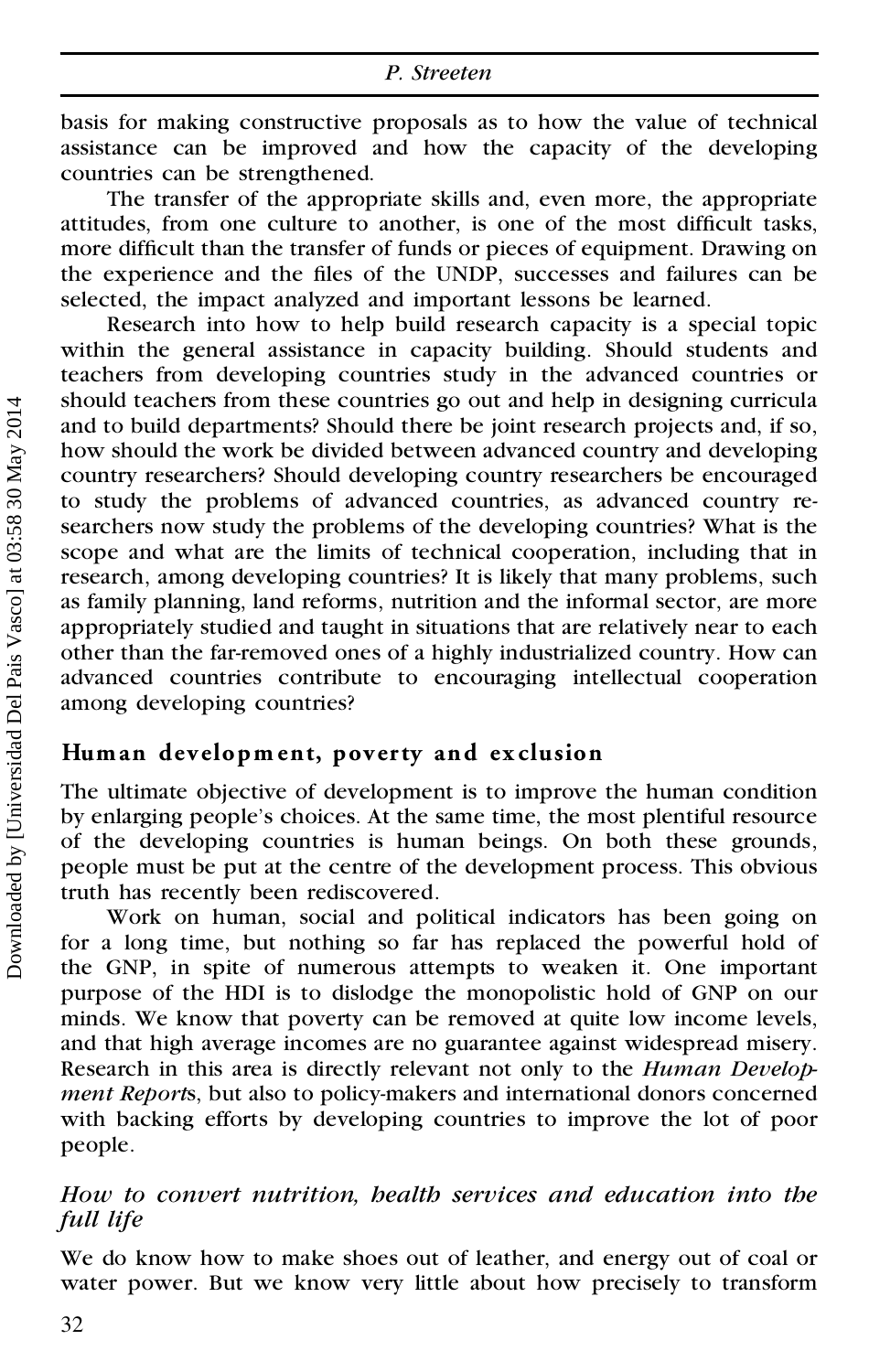social services, adequate food and certain institutional arrangements into long, healthy, productive, creative, enjoyable lives. More particularly, what policies promote human development? This question is at the heart of the development effort. Some countries that show high tax ratios devoted to these social sectors have little to show for them in results, while other countries that spend much less are more successful in improving the human condition. The linkage between, on the one hand, indicators of 'inputs', such as hospital beds, doctors, nurses, teachers per thousand of the population and school enrollment rates, and, on the other hand, indicators of 'results', such as life expectancy, reduced morbidity, literacy, birth control, etc., are tenuous, much more tenuous than the links between inputs of capital and labour, and the output of goods.

It is institutional, organizational, attitudinal and cultural factors as much as resources that account for the fact that one family planning programme is highly successful, but another fails. These qualitative factors have been neglected by economists, and it would be useful to draw on the knowledge not only of economists, but also of historians, geographers, anthropologists, psychologists, sociologists and political scientists.

What are the relations, in achieving the desirable results, between public and private expenditure, between private profit-seeking and private voluntary activities, and between public central and public local and provin cial expenditure? What should be the amount of these services produced and/or nanced and/or provided by the government and privately? Four combinations between production and nance are possible, and each gives different results. Cost recovery and charging user fees is an example of public provision/private nance, and has merits and drawbacks. Vouchers for schools or hospitals is an example of public finance/private provision. Private insurance or buying the services in the market amounts to private finance/private provision, and free public services illustrates public finance/ public provision. Although much has been written about the theory of these different forms (and even more on the ideology), very few specific, concrete case studies have been done. What is the role of private voluntary organizations in delivering health, family planning and education? Should they replace or collaborate with governments? If so, with central, provincial or local governments? If not, is their role one of pioneering that, later, can be taken over and replicated by governments? If so, what combination of central and local government action gives the best results? A collection and analysis of country experiences in this area promises fruitful guidelines for policy-makers. It is an area particularly suitable for collaborative work between advanced and developing country scholars.

An important field for research within this range of issues is the impact of 'decentralization' of public expenditure and taxation on the development of human resources. Decentralization (together with deregulation, privatization and liberalization) has become a popular slogan. It is said that it would improve the quality of government activities; that it would be more respon sive to local needs; that abuse and the wrong use of funds would be avoided and that these benefits would elicit additional resources.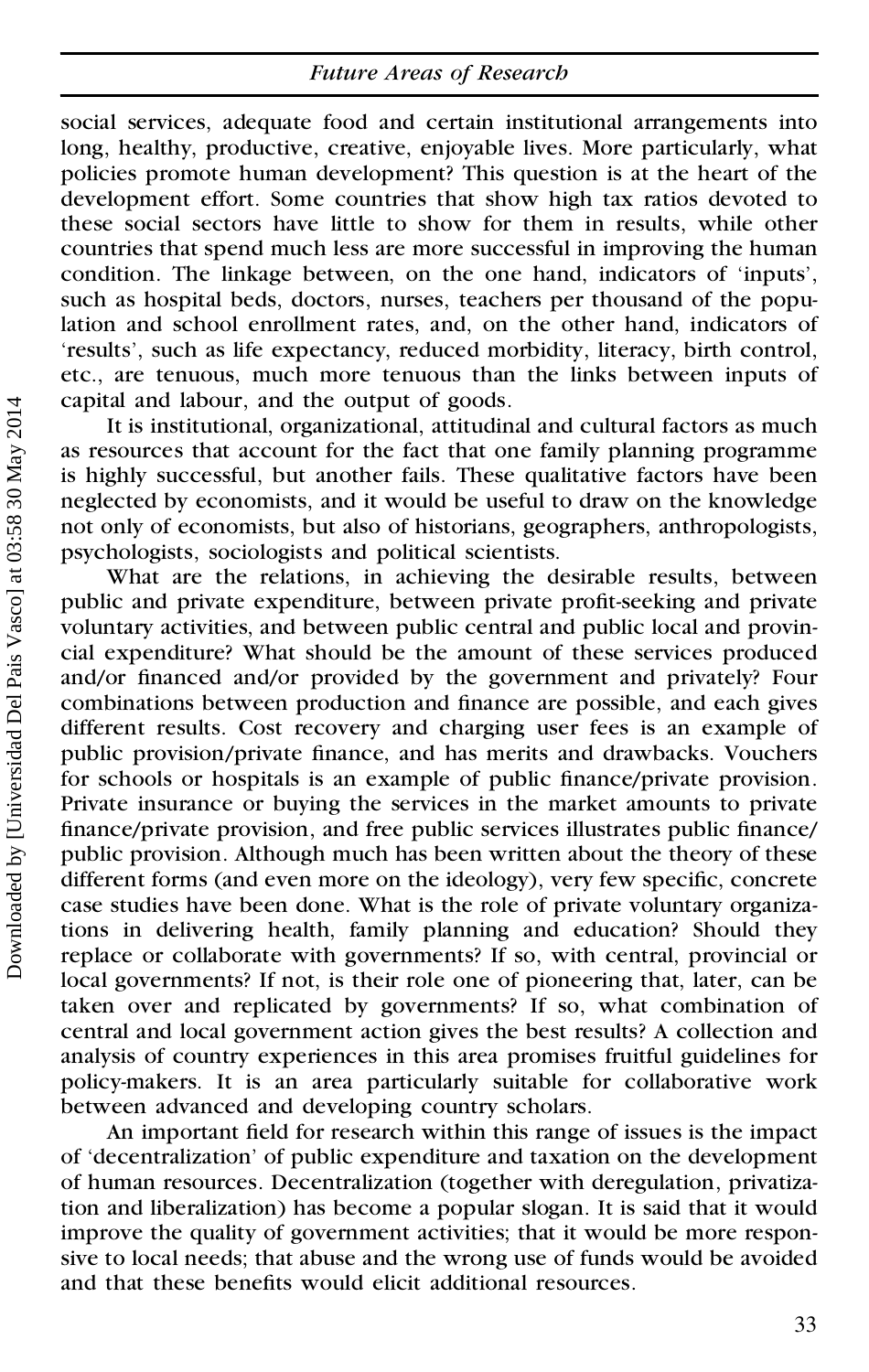#### *P. Streeten*

Against these claims, it is said that decentralized control can increase inequality between communities; can enhance the power of the local elite, and be more exploitative than central government; that there would be a loss of much needed central finance; and that central action is needed to protect the poor. Systematic study would clarify the issues in this dispute and point to the structure of decision-making at different levels most suited for different purposes.

Related is the question of 'participation' of the poor in the design, implementation, maintenance and monitoring of programmes and policies. Here again, there are disputes about the efficiency and desirability of participation. Clear definitions of its objectives and of its appropriate organizational forms would help to clarify matters. A careful spelling out of which types of decision should be taken in what sequence, and at which administrative level, would replace slogans by understanding and provide guidelines.

A research project in this area might consist of three stages. First, there would be a critical survey of the literature, pointing to gaps in our theoretical and empirical knowledge. Second, an analytical framework would be developed in which the public sector would be decomposed into central, provincial and local levels. Non-governmental organizations (NGOs), cooperatives, private profit-seeking enterprises and families would then be added to examine how all these affect public expenditure on human development, and the access to it by different groups of people. The third stage would look at specific country experiences and evaluate them in light of the analysis. Comparisons of experiences that in some respects are similar but differ in other relevant respects might be particularly promising.

Related to this investigation is research into 'the impact of public expenditure on poverty reduction and income distribution'. Who benefits from public expenditures on health, education, nutrition and other social services? Who contributes to finance these services? What are the re-distributive effects of taxation, direct and indirect, capital and recurrent, central and local? How have these effects changed over time? Are the effects different according to whether tax collection and/or expenditure are centralized and decentralized? What has been the experience with targeted programmes? Is self-targeting possible and desirable? Can productive joint activities in financing and providing services be established between government, private firms and NGOs? What political constituencies can be mobilized to ensure that the intended beneficiaries are reached, without causing excessive opposition by middle income groups?

Finally, there is the topic of 'women and development'. It is a topic that pervades all the others and to separate it can be counterproductive, if it leaves other work free to ignore the problem. Nevertheless, until awareness of the role of women has entered into all research topics, special studies are necessary.

The Gender-Related Development Index has been criticized for giving too much weight to income differentials, and too little to life expectancy and education; and the Gender Empowerment Measure has been criticized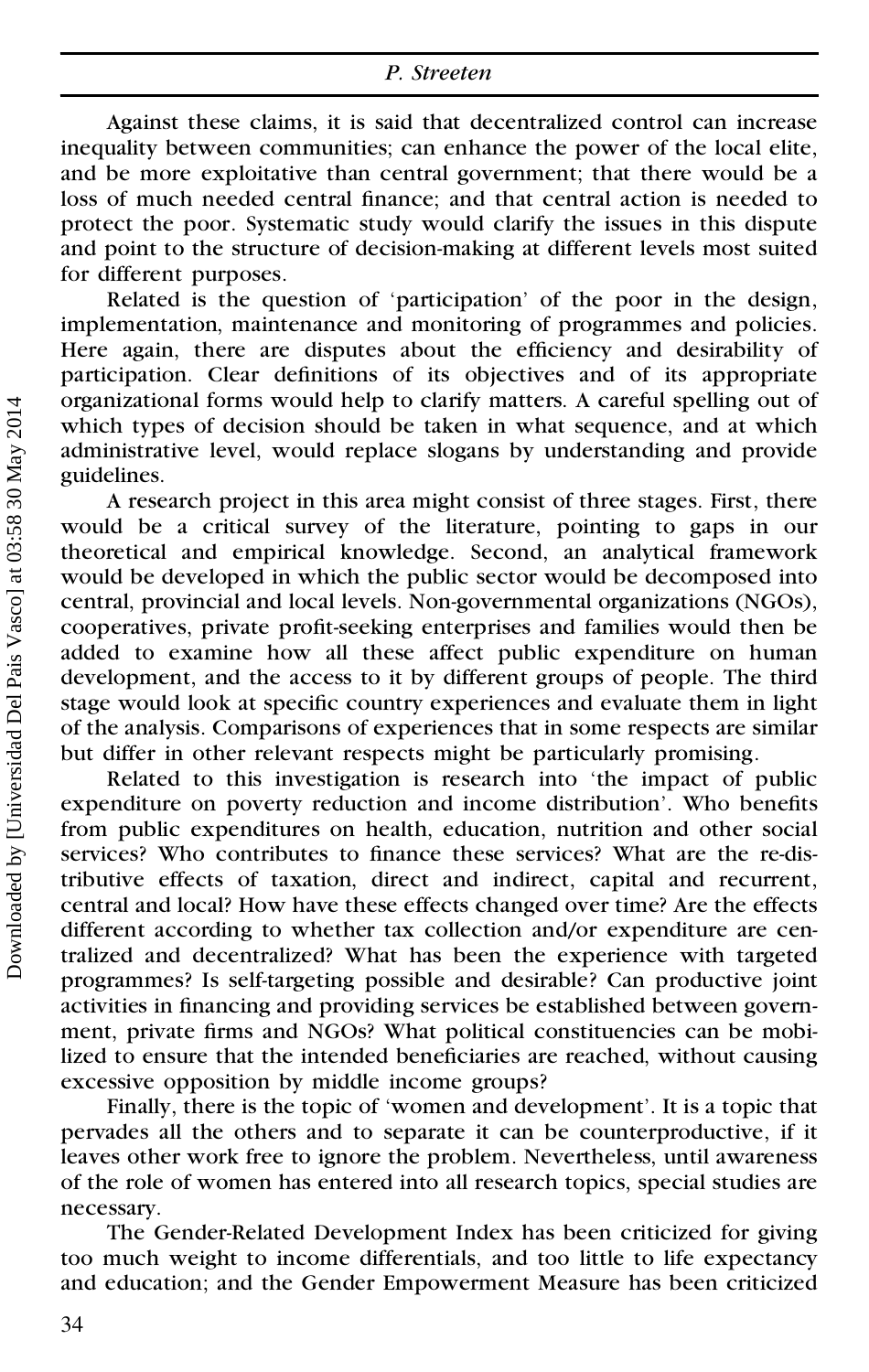for neglecting the civil society and local government. The question is, can these deficiencies be repaired (Bardhan and Klasen, 1999).

The role of women in development is, of course, a well-ploughed field, with intensive research having been carried out for at least the past 20 years. It is, by now, well known that women predominate in the agricultural labour force in many countries, that much manufacturing for export de pends on women, that they play an important role in public works employ ment, and that female literacy is crucial in family welfare, children's school attendance and family planning. But the nexuses between, for example, women, energy policy (gathering of fuel wood), the environment (deforestation, soil erosion and desertification), technology (the need for efficient, small, cooking stoves), basic needs (nurturing of children), education (and its role in hygiene and family planning, as well as awareness of the importance of school attendance) and political participation (in many countries neglected) have not been given the attention they deserve.

One important task of a research programme would be to undertake a detailed appraisal of projects that have been aimed at extending the degree of control exercised by women over their lives, and at improving their access to resources of all kinds. The research would analyze the reasons for the success or failure to achieve the stated objectives. This research should be conducted at least in part by using innovative and participatory methods, drawing on the approaches developed under the broad heading of Rapid Rural Appraisal. The aim of the research would be to provide a systematic re-examination of donor, government, NGO and community strategies for enhancing the economic and social status of women.

Another area for research that would be directly relevant for policies and programmes is the development of gender-sensitive methods of cost benefit analysis, and national and social accounting, which take full account of women's time, and the development of guidelines for the application of such techniques, e.g. the formulation of policies towards energy, water, health, etc.

A further promising area for research would be a micro-based examin ation of the differential patterns of expenditure, consumption, savings, and leisure time use of men and women, and the implications of these differ ences for household welfare, including of course the welfare of children. Since the household has usually formed the most micro-level unit of analysis in studies of consumption, the often dramatic differences in men's and women's consumption patterns and time use are rarely examined. The policy implications of such analyses would also be investigated.

This work should probably be carried out by local institutes and local consultants after an initial identification of countries with adequate data, while headquarters would coordinate the work.

The study of political and social movements based on religious, ethnic, national or cultural identity and their impact on women is a new area for research. Islamic fundamentalism, Christian evangelism, spreading in Latin America and East Asia, and Jewish fundamentalism in Israel, Hindu and Muslim communalism in India, and Sinhala Buddhist communalism in Sri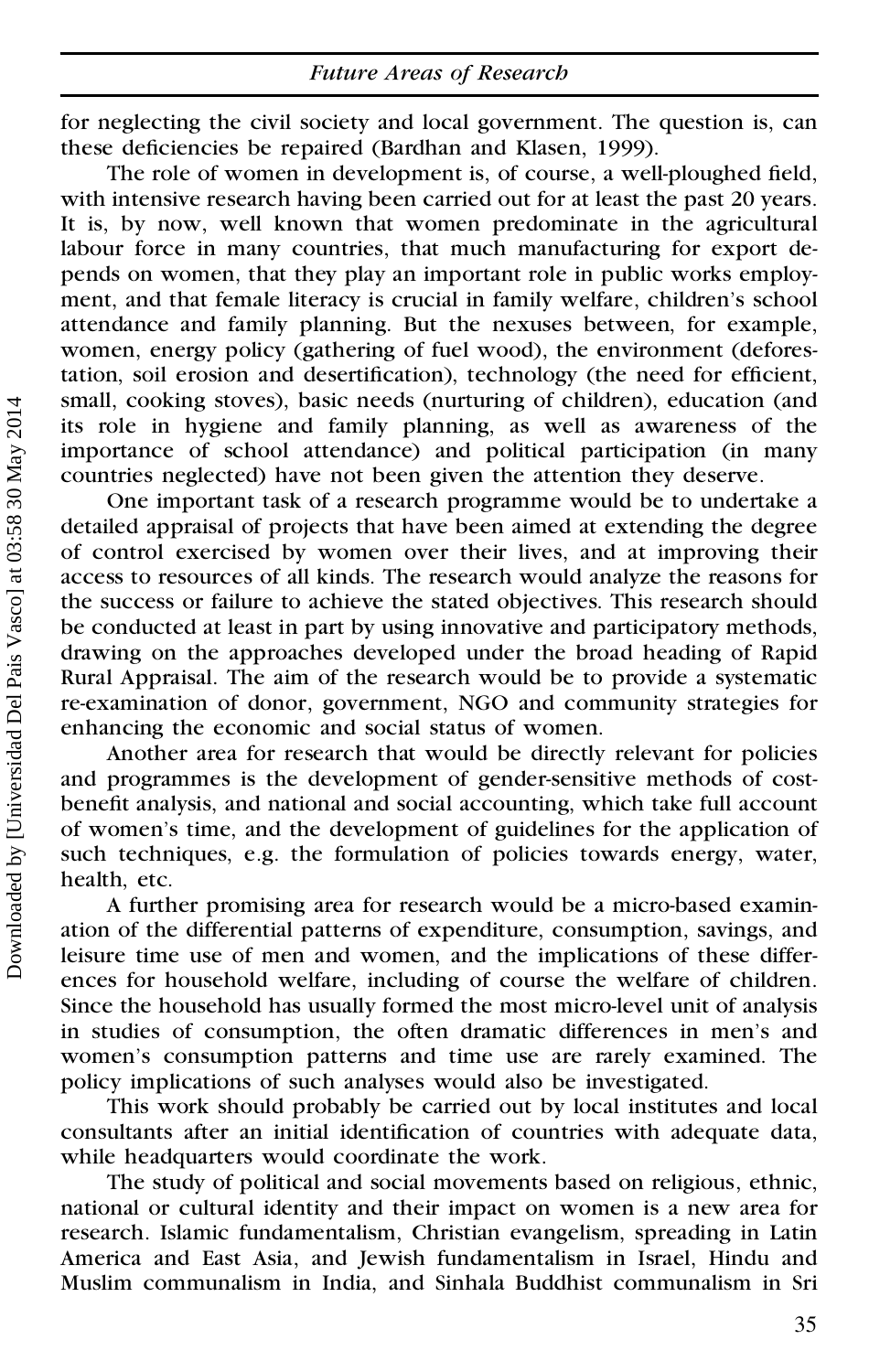Lanka are radically redening the social position, the sex role and the rights of women. Why had earlier nationalist and socialist movements built into them a women's emancipation component, whereas current movements regard this as an alien, Western trend?

## *Social exclusion*

There are numerous non-material or not readily measured benefits, often more highly valued by poor people than material or measurable improve ments. Among these are adequate leisure and satisfying forms of its use, satisfaction from work, good working conditions, freedom to choose jobs and livelihoods, self-determination, personal security, social recognition, self-respect, liberation from persecution, humiliation, patronage, op pression, violence and exploitation, the assertion of traditional cultural and religious values (often the only thing a poor person can assert), empower ment or access to power, recognition, status, independence, freedom, autonomy, mobility, a sense of purpose in life and work, the opportunity to join and participate actively in voluntary societies and social activities, and in decisions that affect people's life and work, in a pluralistic civil society, with institutions that are layered between the individual and the central government, and the opportunities to develop fully the personality of every human being born into this world.

Some of these dimensions of poverty have been recently analyzed under the heading 'social exclusion'. The British labour government an nounced, at the end of 1997, that a high-profile Unit on Social Exclusion will be set up within the Cabinet Office, and ministerial speeches regularly commit the British Government to combating social exclusion. The London School of Economics has set up a new Research Centre for Analysis of Social Exclusion, and Harriet Harman, the Minister launching the project, de scribed social exclusion as the Government's "big issue". On the continent of Europe, social exclusion has been discussed for some time. Indeed, it is a rare example of westward transatlantic transmission.

The notion of social exclusion is one of the most exciting develop ments in understanding poverty. It is an attempt to get away from a narrow definition of poverty as low incomes (and of the idea of its removal by handing out cash to the poor) and invites us to look at the dynamics of poverty. The poor of today are not necessarily the same as the poor of tomorrow. Some neighbourhoods recover from decay and unemployment, while others are in a spiral of decline (Hills, 1998). The dimensions of social exclusion cover incomes and employment, families and family change, and areas and neighbourhoods. Why are some people unable to participate in the economy and in civil society, and what factors and institutions promote recovery and inclusion?

In order to make good sense of exclusion as a concept different from income or consumption poverty, at least one of three conditions would have to be fulfilled. Either exclusion must cover, at least partly, different conditions from those of poverty, so that there are some non-poor who are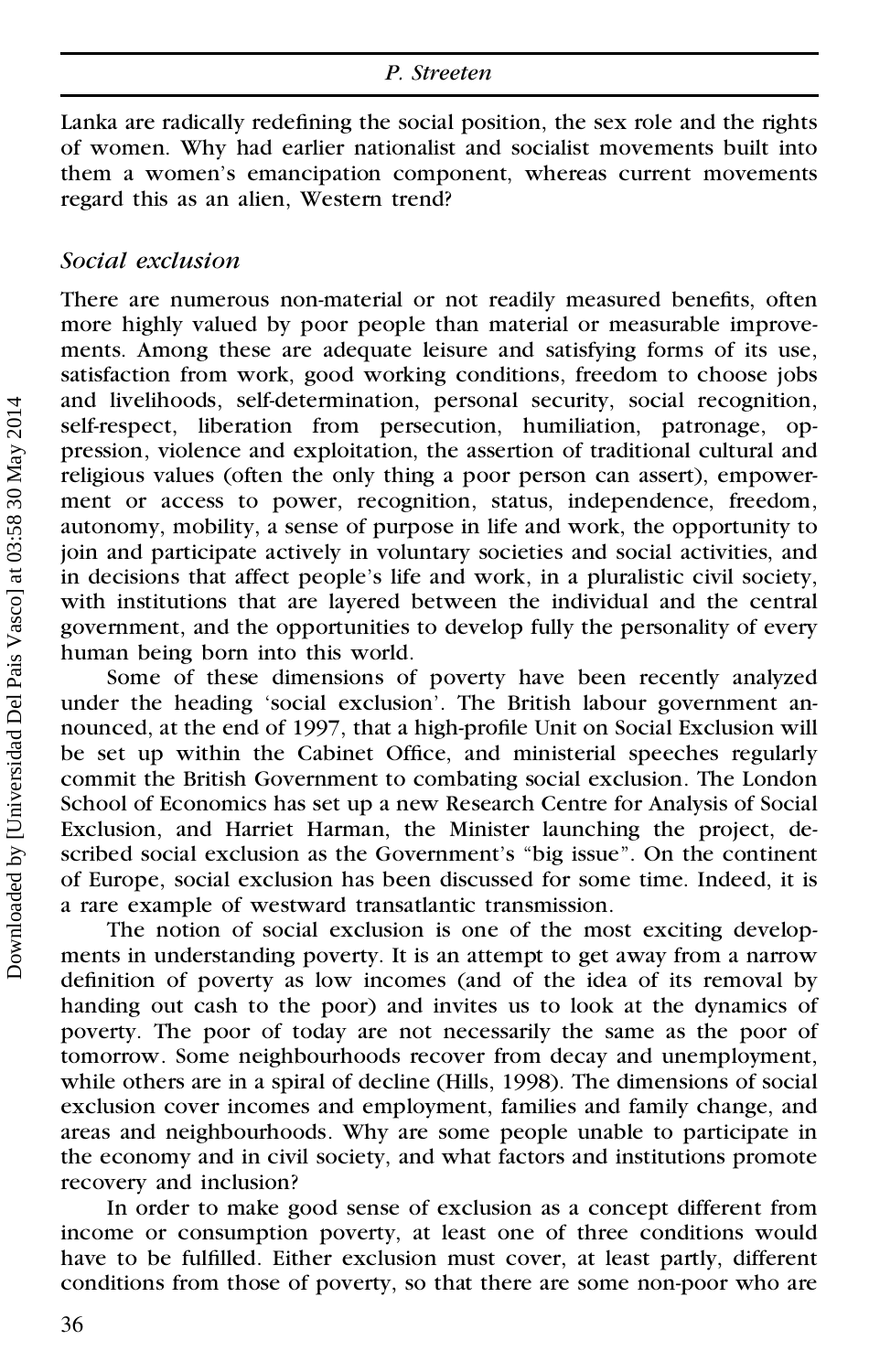excluded and some poor who are not excluded. Or the mechanisms and institutions of being pushed into poverty and/or social exclusion or staying in it must be different from those normally discussed by analysts of poverty. Or it must point to additional dimensions of poverty otherwise ignored or neglected such as ethnicity, gender, the precariousness and insecurity of work, vulnerability, physical weakness, powerlessness, discrimination, hu miliation, or psychological factors such as stress or other dimensions not reflected in low incomes. For example, women in a society may have adequate incomes and food but may be deprived as a result of excessive work loads, social subordination and reduced life expectancy. Social ex clusion is not only a labour-market problem, but can be manifested in many other ways. The objective of policy in these cases would be to reconnect people who are outside society's network, to restore them to full citizenship with a sense of self-worth. In trying to find pathways towards inclusion, it points to helping people to obtain work rather than handing out benefits, a philosophy of the 'hand-up not hand-out' (Streeten, 1997a). Further exploration of the social exclusion concept, its policy implications and its extension to the global scale are important items on the research agenda.

## **Employment and small-scale enterprises**

#### *The informal sector*

Many studies have found that the strongest influence on people's happiness is employment: people with jobs are very much happier than the unem ployed, and the self-employed are happier than employees. Since the world's labour force is bound to increase rapidly for several decades, the creation of satisfying livelihoods should be high on the list of policy-makers.

The first priority here is the collection of data on the informal sector and small-scale enterprises. What are its constituent parts? How important is the small-scale sector in the economies of different countries: shares in GDP, employment, investment, sales, etc. What are the main reasons for the existence of the informal sector? How productive is it? How many very poor people are in it? What is its composition by age, sex and income? What are the needs of its members — credit, training, information, marketing?

## *Large–small, private–public and foreign–domestic complement arities*

What has been the experience of making large-scale firms complementary to small-scale ones, without exploiting the latter. Sub-contracting, putting-out system, ordering components, spare parts, ancillary services: what are the conditions for this to be a success? Similarly, what conditions facilitate joint ventures between foreign and domestic firms, and between public and private enterprises? How can hybrid institutions be designed that combine initiative and enterprise of the private sector with social accountability of the public sector?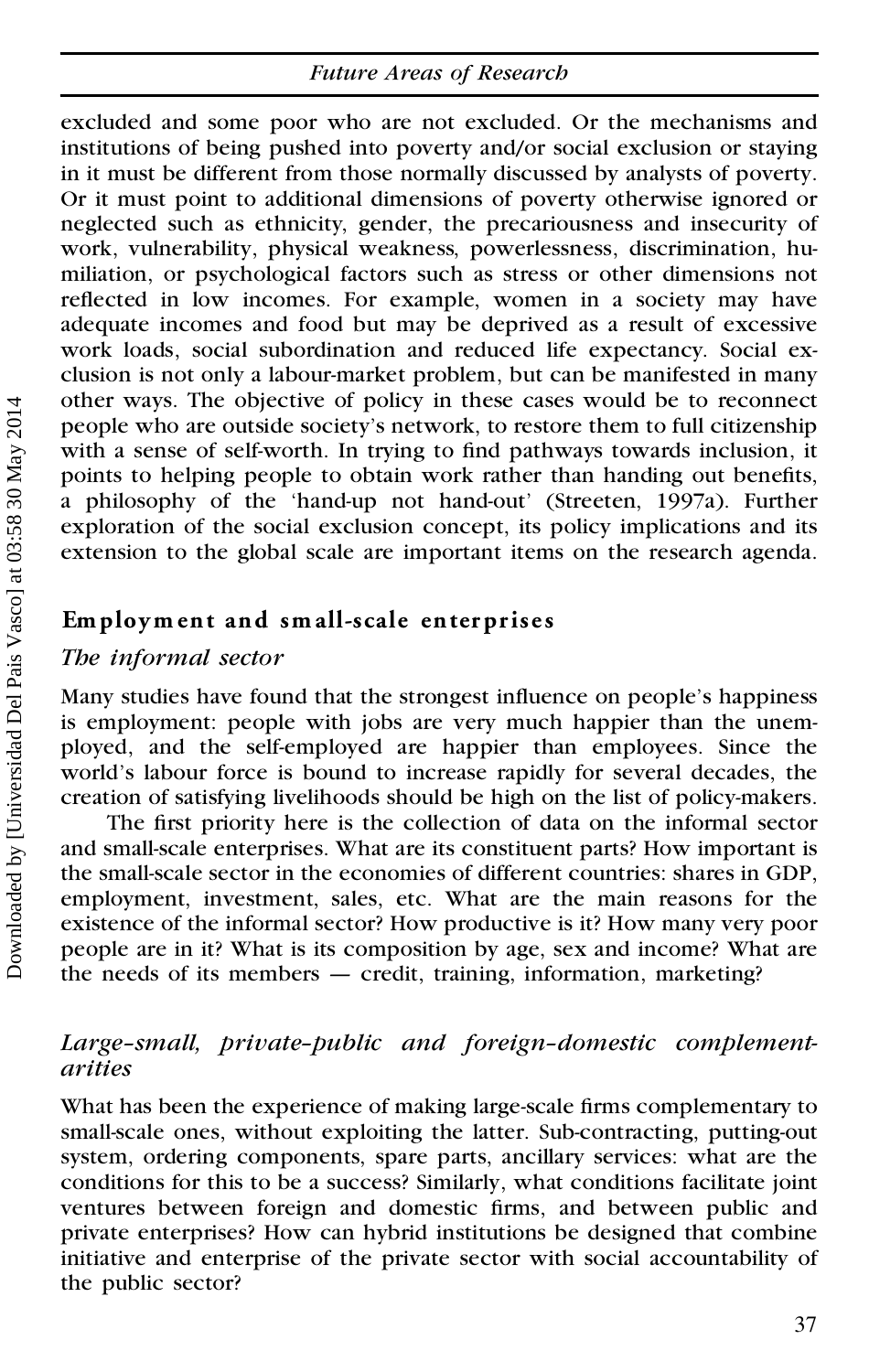## *Labour markets and wages*

How fragmented are labour markets? What has been the impact of trade unions, minimum wage legislation, labour legislation, inherited wage structures, etc.? What are the links between wage policy and rural–urban migration? International migration?

## *Public works programmes*

Examples and reasons for successful employment-creating public works programmes. How can they be managed so as to make a minimum demand on factors that would have a higher productivity elsewhere? How can the programmes add to productive capacity?

## *Participation in large firms*

It would be useful to collect examples of successful workers' participation in large private firms. What institutional forms does it take? Does it lead to cost reductions, to improved products, to lower labour turnover or to greater work satisfaction?

## *Capacity building*

What are the main institutions and skills needed for a successful employ ment strategy?

## *Engendering employment and work*

How should we measure women's contribution to the economy? How much do they contribute by housework, unmarketed work inside the household for the family; self-employment; wage employment? How does wage em ployment affect the bargaining position inside the family? What are the characteristics of women's work and the differences between male and female employment with regard to: sectors of the economy; type of work; size of establishment; productivity, etc.?

## **Democr atization and liber alization**

This is a topic for collaboration between political scientists, historians and economists. We are witnessing two powerful trends in the world: one towards democratic regimes, and the other towards market economies. How are the two related? Assuming they are compatible, what is the right phasing? What should be the government agenda in free market economies? What in the transition period? How are both democracy and markets related to human development? What is the role of the civil society, the media and the press in (a) making the private sector efficient and (b) making govern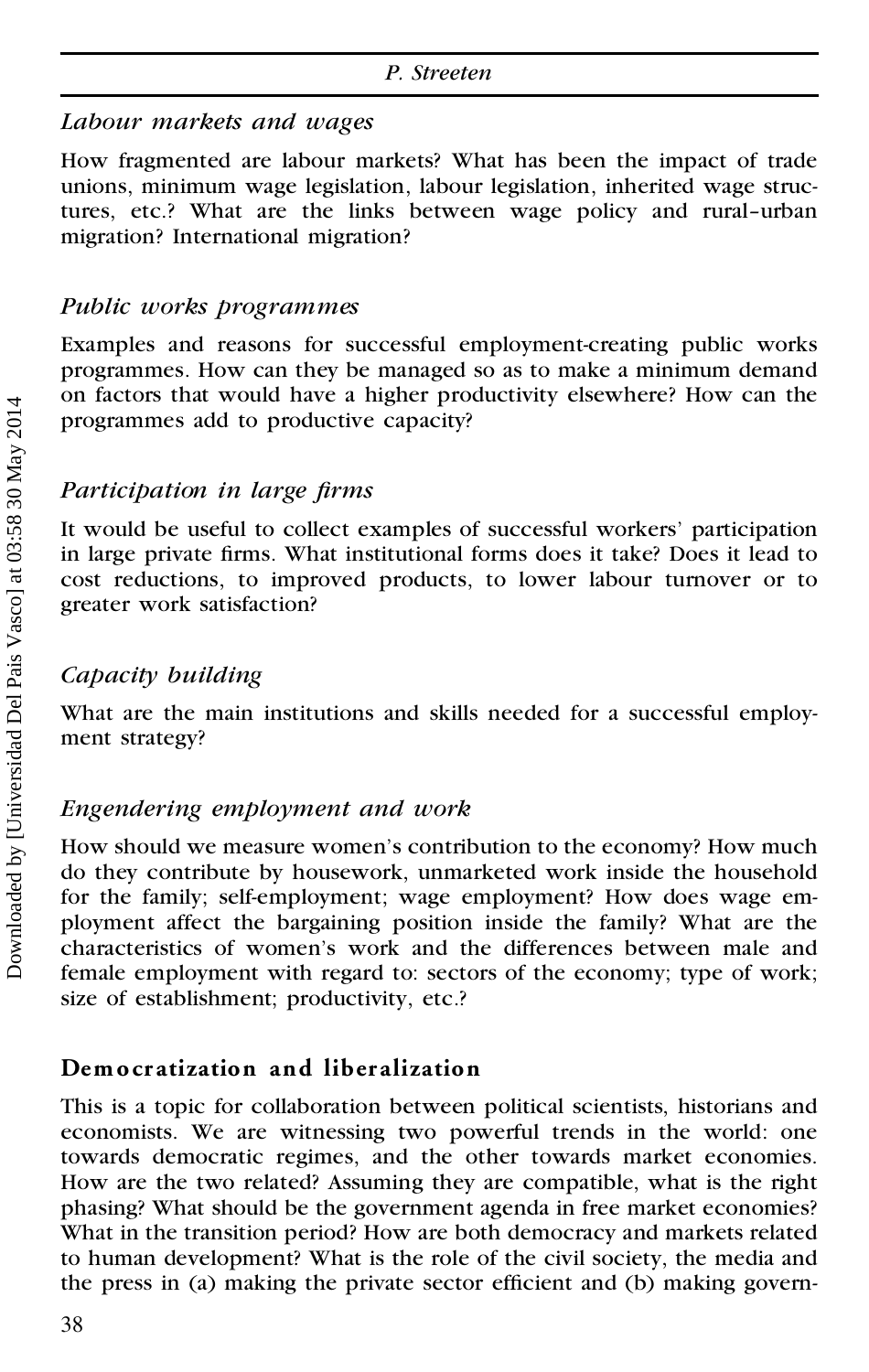ment non-corrupt? What are the consequences of a weak and strong civil society? Can civil society be too strong, as in Lebanon and Sri Lanka?

Four theories are possible about the relation of democracy to markets: (1) markets require democracy; (2) markets require authoritarianism; (3) democracy requires markets; (4) democracy requires central planning and public ownership. Each of these theories can then be modified according to the sequencing of reforms, and the role of the civil society.

## **Sustainable development**

Sustainability has many meanings, and has been attacked for being meaningless. Some authors refer to the long-term conditions of the physical environ ment, the air, water and land essential for life, and to exhaustible natural resources. Conventional national income accounting does not allow for the need to replace these resources so that economic growth can continue in the long term. The global aspects of environmental protection might be worked on under the section on global issues discussed later, or they might be taken together with the domestic problems. The legal and institutional implications of the two are rather different, although the scientific relations are close.

Sustainability should be applied to the constituents of well being, to the ends, not to its determinants or means. If substitution of inputs or means to achieve certain ends is possible, it does not matter if some of these inputs become exhausted.

There is nothing sacrosanct about maintaining the present stock of natural and environmental resources. World population is growing, and to meet the needs of future generations calls for increasing inputs. The amount and composition of these depend on population growth, technical progress and changes in preferences.

The problems are different for the rich and the poor, but they arise from both poverty and wealth. The advanced countries reduce sustainability by their unrestrained demand for ever higher production of a resource-inten sive, polluting character, with the accompanying damage that this causes. (On the other hand, some environmental conditions, such as urban air and water, improve above a certain level of income per head.) In poor countries, the demand for food and fuel of rapidly growing and poor populations leads to deforestation, desertification, soil erosion, salination, silting and depletion of water supplies. The poor not only contribute to environmental degra dation, but also suffer most from it. They are both cause and victim of environmental destruction. The links between poverty and environmental damage are close, numerous and complex.

Poor countries are predominantly agrarian and pastoral, and most people depend heavily on renewable natural resources. The activities of the poorest of the poor — their migration patterns, the time and distance required to gather water and fuel-wood, the difficulty of finding fish  $-$  often signal the state of the environment.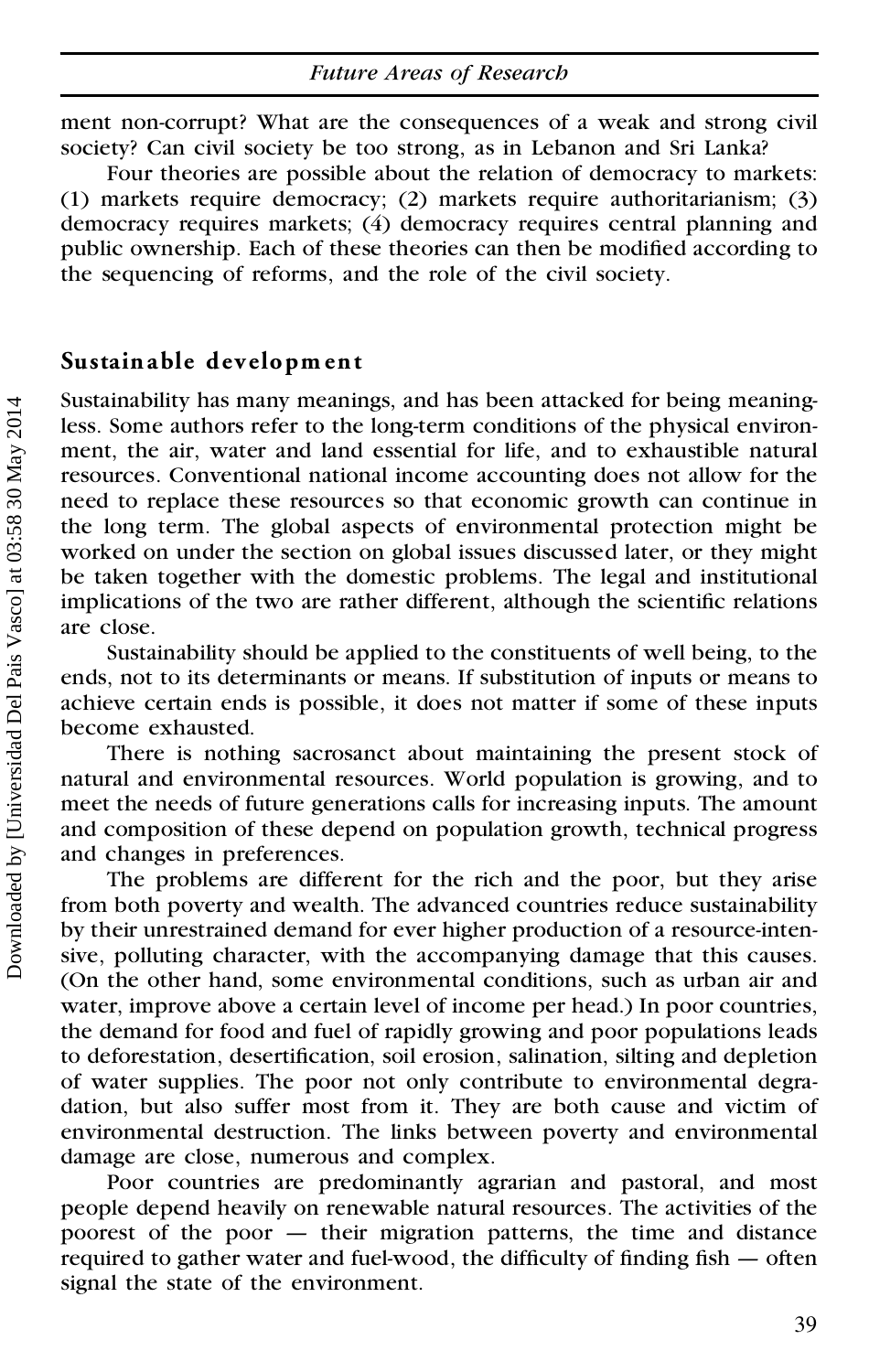While the optimists continue to rely on technical progress or on ever new technical fixes, an analysis would have to allow for the uncertainty of these and would have to weigh the costs of having acted on excessive pessimism, when new technologies do appear, against the costs of excessive sanguinity, when the new techniques fail to appear.

Here, again, we do not have adequate indicators of sustainability. Work on environmental indicators and their links with poverty, wealth and human development would be valuable. Similarly, work on national income ac counting that takes the use of environmental resources into account is useful.

Does the fact that natural resources, which are inputs into the econ omy, are finite impose a limit on sustainability? Optimists and pessimists are divided. So far, looking at history, the optimists have won. The optimists have argued that the decline of existing resources will always tend to be compensated by new resource discoveries, innovation in extraction, trans port and processing, and substitution of human capital (new tools, new knowledge and new skills as a result of technical progress) for natural capital. As long as substitution of tools and knowledge for non-renewable natural resources continues, consumption can be sustained for ever. The pessimists say that natural resources and human capital are interdependent and complementary.

Knowledge can appear in three forms: disembodied knowledge in blueprints, designs or articles or books; knowledge embodied in equipment or physical capital, and knowledge embodied in human skills or human capital. Disembodied knowledge is not reduced by use or the passage of time and can be accumulated without limit. If disembodied knowledge can be substituted indefinitely for natural resources, growth can continue perpetually. If it has to be embodied in equipment, perpetual growth is impossible, for some natural resources will always be needed.

Knowledge embodied in people through education has shown two opposite trends: the new technological revolution has simplified some jobs and made them easier; but others require more education and higher skills (Pezzey, 1992; to which this argument is indebted). Production technologies become ever more complex. (Sophisticated mining and processing technol ogy is replacing axes to provide fuel, and nuclear reactors are replacing open fires to burn it). Knowledge to protect the environment is also becoming more complex. Even longer education has been and will be needed in order to just maintain a constant living standard of a constant population.

Since our life spans are limited, the finite knowledge that people can create, absorb and apply can ultimately set a more serious limit on growth than the finite stock of oil or the capacity of the atmosphere to absorb carbon dioxide. The ever more highly educated workforce, which is cited as being good for competitiveness, may be a warning of future global unsustainability. The ultimate limit may be true. This point has been relatively neglected in the literature.

Information already greatly exceeds our ability to process and absorb it. According to David Shenk (1997), the excess of available information causes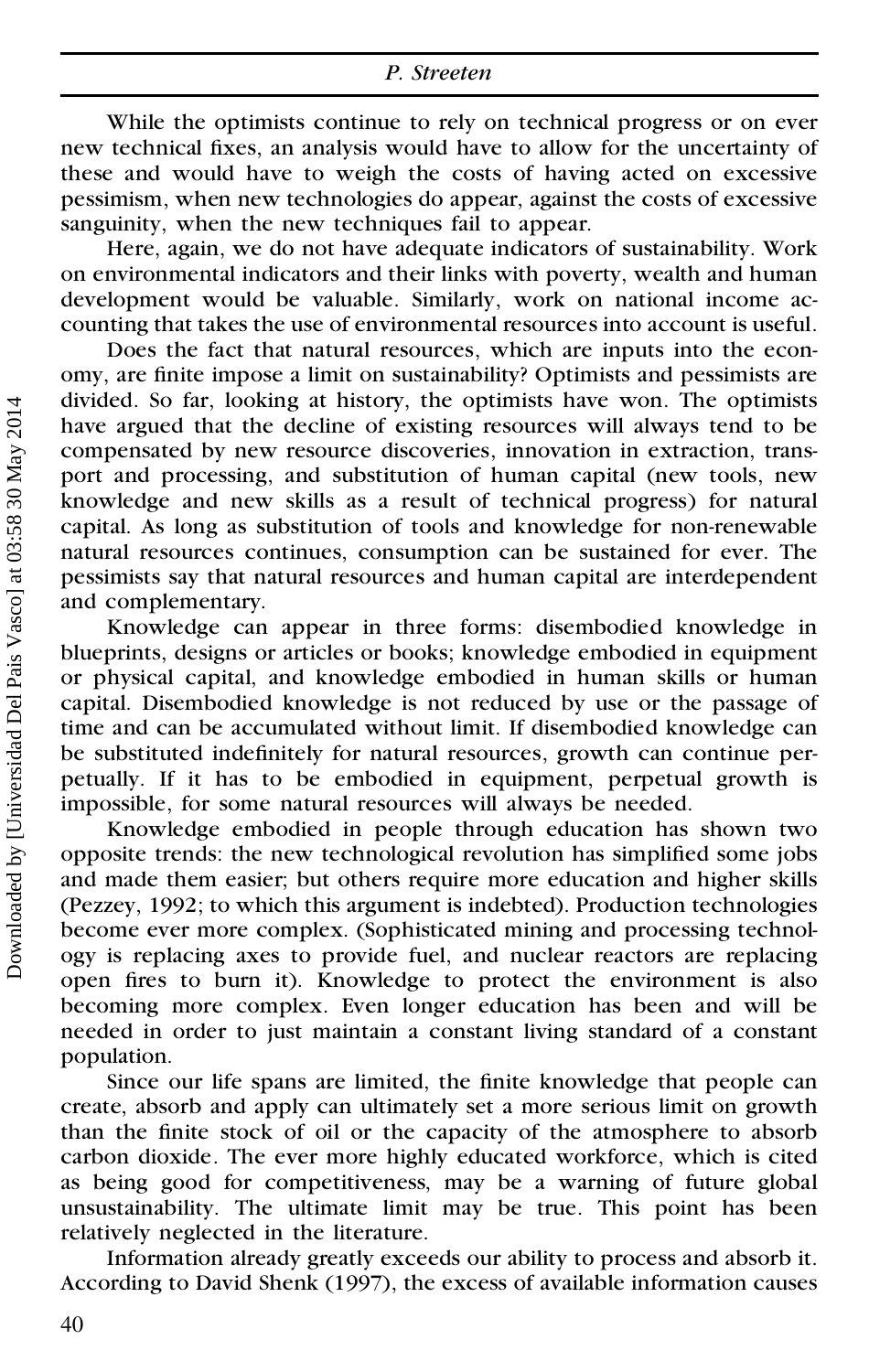stress, memory overload, compulsive behaviour and attention deficit disorder. It is also bad for the health of the community. The global village is increasingly fragmented into specialized territories, with magazines and advertizing catering for ever smaller specific audiences. This cultural splintering can break up communities.

The implications of this for policies relating to education, research and development, inventions, innovation, engineering application and commer cial use could be explored in a research project. Is it the case that only the most recent additions to knowledge are relevant, in which case time would not set a serious limit, or does the educational process require ever longer time and greater capability? What would be the effect of the growth of knowledge and, hence, of specialization on social cohesion? Would it be possible for any one person to understand all the issues that affect sustain ability?

## **Problems of the transition**

Much work is now being carried out on the transition from planned, distorted economies to efficient market economies. The problem of the transition can be described as hyper-stagflation. The links between hyperinflation, anti-inflationary measures, recession, unemployment, the amount and direction of exports and imports, the establishment of private capital markets, private ownership, and privatization of state enterprises, the role of foreign investment, the need for new institutions, and the phasing of economic and political reforms are widely studied and debated. What is of interest for the work on the *Human Development Report* is the impact of alternative measures on people, particularly on vulnerable groups such as women, children, the poor and the unemployed without support. In particular, five types of reform should be studied from this point of view:  $(1)$ price reform; (2) financial reform; (3) privatization; (4) trade reform; and (5) institution-building. UNICEF's work on 'Adjustment with a Human Face' can be adapted to analyze transitions with a human face.

Transitional problems arise not only on Eastern Europe and the Com monwealth of Independent States, but whenever a government institutes radical reforms by attempting to shift from a set of bad policies to improved policies, particularly those promoting human development. Few guidelines exist for Prime Ministers or Presidents on how to proceed on this reform path. Many transitional problems are easily mistaken for mismanagement, which, of course, can be a contributing factor. Fundamental reforms, such as a land reform, a tax reform, an educational reform or an administrative reform, can cause inflation, unemployment, balance of payments troubles, capital flight, strikes and even coups d'état. It is time for a Primer for reform-minded Prime Ministers (Streeten, 1997b). The international com munity should also ease such transitions to more human development policies, and provide human adjustment loans. What criteria should be used and how should the dialogue be conducted?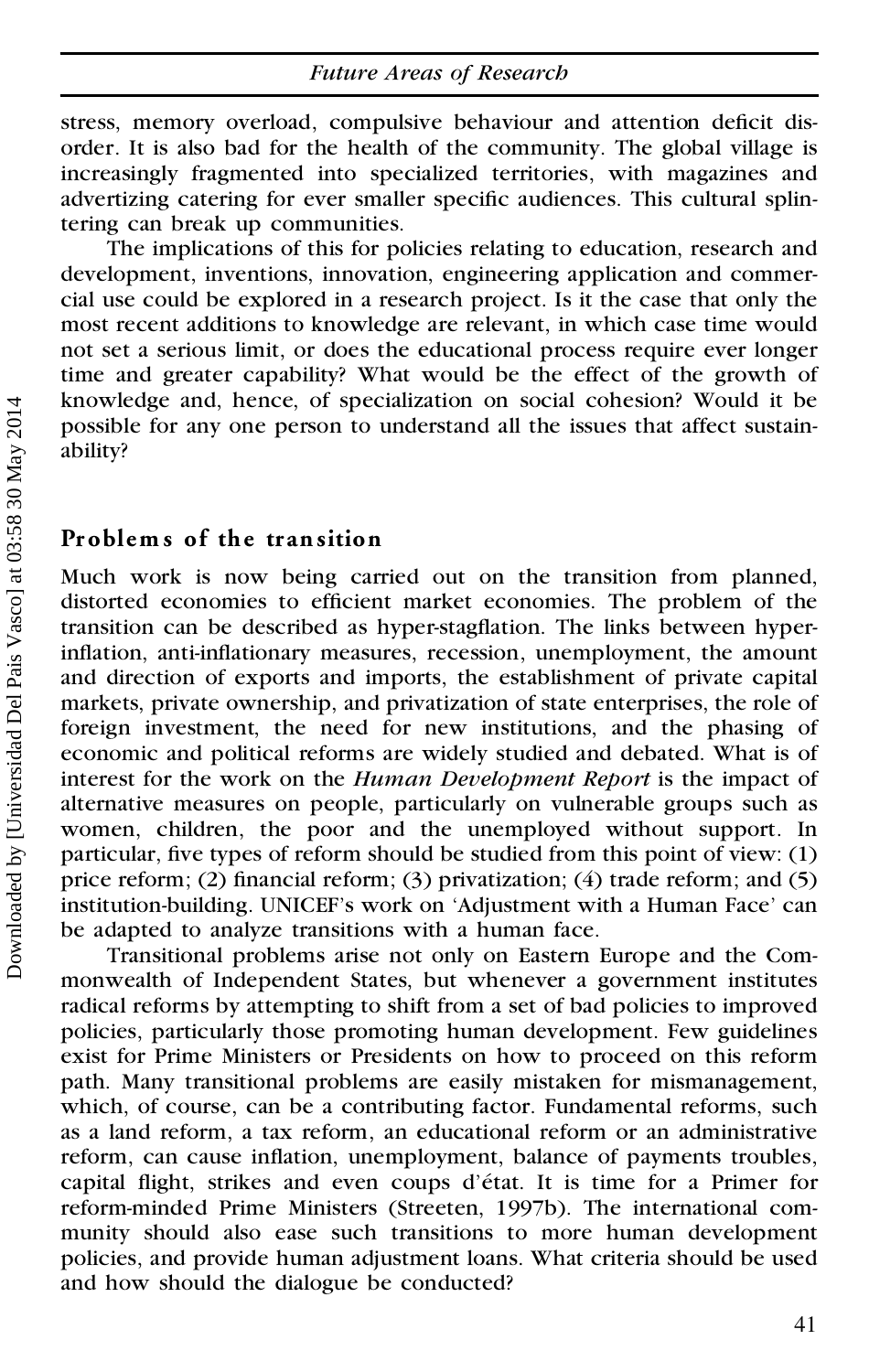Of special interest are studies that compare transitions and liberalizations in ex-socialist countries with those in developing countries and draw lessons from one group for the other.

#### **Global issues**

Much of the writings on human development is directed at national policy, but the prospects of democratization, liberalization and human development are crucially influenced by the external political environment, and in particular by the policies of the advanced countries. It is time for attention to be turned to these issues.

Many scholars and institutions are working on national problems: labour relations, trade policy, fiscal, monetary, agricultural policies, etc.; others are researching into inter-national issues. But these are again about nations, states, governments and their relations. Much of the research of the World Bank and the Fund is of this kind. It is concerned with inter-govern mental issues. But, although the word has become ubiquitous, a genuinely global approach to problems is quite rare.

Global means different things to different people. The object of work in this area is the world community of human beings and their families. There are important experiences that all members of mankind share, and these include some quite local and small-scale issues. Global does not necessarily mean world-scale. It has been said that the nation state has become too big for the small things, and too small for the big things. Work on delegation downwards, to local institutions, decentralization and partici patory organizations that meet basic needs of poor people, is discussed under decentralization and participation. It refers to one sense of the word 'global', that which covers problems shared by all members of the human race, wherever they may live. Delegation upwards to transnational (as distinct from inter-national) institutions is the concern of another meaning of 'global', and of this section.

We are suffering from a lag between rapid technological advances in communications, information, travel and transport that have unified the globe, and rather old-fashioned institutions, such as the nation state, that is stuck in 1648 when the Peace of Westphalia created the modern sovereign state. In the nineteenth century, nationalism had become a progressive force, unifying smaller units in response to the new technologies of rail ways, roads and canals. But by the middle of the twentieth century, it had become a restrictive force, to which there has been no political institutional response. This lag of our inert institutional imagination behind our highly active technological imagination helps account for many of our troubles.

Private agents have responded vigorously to the technological globalization. Transnational firms and banks use the globe as their field of operations. Professional associations, some trade unions and many voluntary organizations, in their afliations, span the globe. Governments, on the other hand, take national boundaries as their limits, frequently with damaging results. It pays one country to build up arms, to put up protectionist barriers, to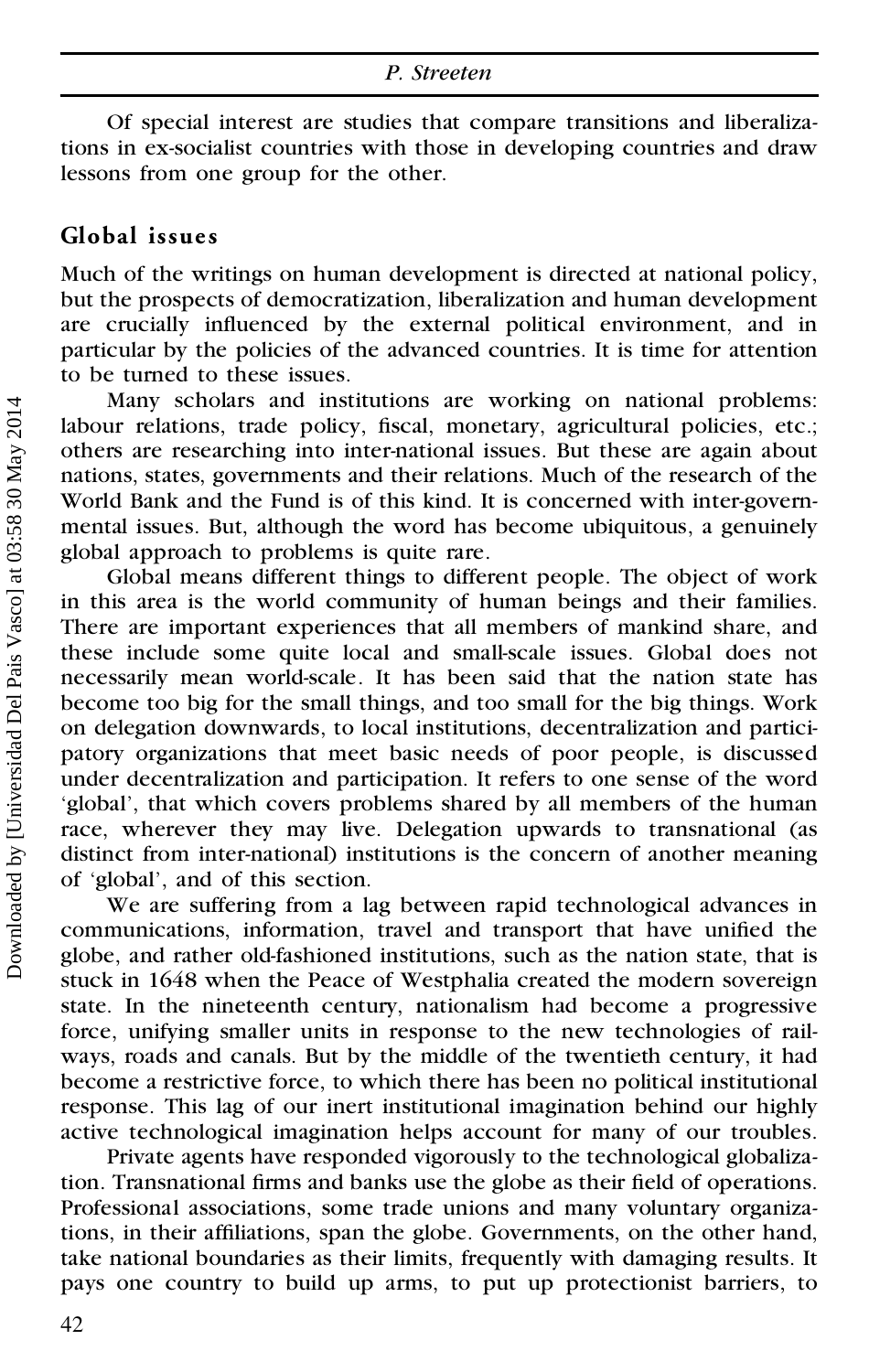pollute the global air and oceans, not to relieve debt, whether others do so or not. The result is the infliction of mutual damage and possibly mutual destruction, in which every country ends up by being worse off. These typical prisoners' dilemma situations and free rider problems arise from the fragmentation of the world and the end of a single dominant power, a 'hegemone' as is the fashionable term, who has in the past provided and paid for the public goods, such as peace, a monetary system, international lending of last resort, buying distress commodities, and who prevented the public bads, such as depressions, economic warfare or military conflict. They call for global reforms that transcend the sovereignty of the state.

One group of countries, above all Japan, amasses large balance of payments surpluses; another group, most of the remaining Organisation for Economic Cooperation and Development (OECD) countries, have unem ployed skilled workers and under-utilized industrial capacity; a third group, the developing countries, have large reserves of under-utilized unskilled and semi-skilled manpower. These three surpluses, now uncoordinated, are wasted or destructive. It is a challenge to the global community to think of ways in which they can be made mutually beneficial, in the interest of all. It calls for the exercise of the institutional imagination, so that rules, norms, procedures and organizations can be designed which will avoid the wasteful, damaging and destructive present system.

What is needed is an exploration of such rules and procedures that would help us to prevent these mutually harmful activities in a world no longer dominated by a single power. It involves careful and detailed thinking about the kind of arrangements (legal, social, political, economic and cultural) we need in order to create a pluralistic world in which all people can live in peace and prosperity, and be given the opportunity to develop their full faculties.

This goes, of course, much beyond economics. An important part is to be played by a normative political economy: how can we mobilize interests and coalitions across national boundaries to promote the necessary reforms? How can international and global institutions be democratized and made responsive to the needs of people? What is the role of international NGOs that align people across national borders in this movement?

There is research to be carried out on the inducements for reductions in arms expenditure and arms trade, and for the use of the peace dividend. It will have to be shown not only that health and education are better investments than guns and tanks, but also that national security itself is better served by reduced armament. A special sub-section is devoted to this issue.

The domestic physical environment has become an important concern of many national governments, but there is only an embryonic institution the Global Environmental Facility  $-$  that is concerned with the global environment: the oceans and the air that are the heritage of all mankind. London's smog, a local problem, has been removed and there are now fish in the Thames again; but global warming and holes in the ozone layer are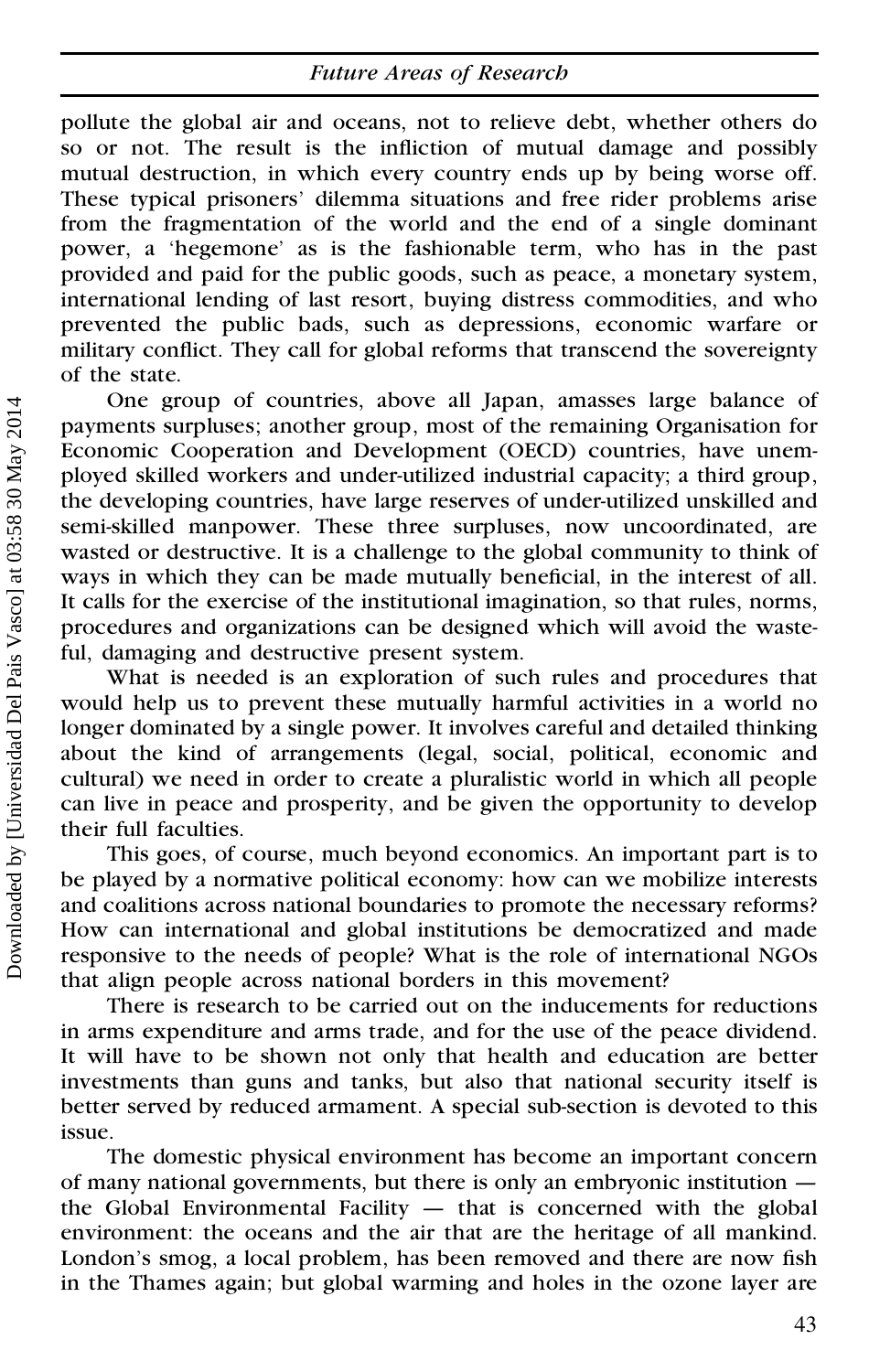#### *P. Streeten*

unresolved issues. International cooperation, coordination and transnational institutions in this area are in their infancy. What interests can be mobilized, what agreements are necessary, what institutions are desirable, to halt the perilous course on which we are now embarked?

As the cold war has come to an end, there is a danger of its being replaced by trade and investment wars. Trading blocs are beginning to form that threaten to leave many poor and weak countries and people out in the cold. The growing attention paid to integrating the East European countries into the greater European economy may lead, as many fear, to the neglect of developing countries. A genuinely global coalition on aid, trade, private foreign investment, debt and monetary reform is needed to prevent the fragmentation of the world into inward-looking, restrictive and possibly aggressive blocks, as the pre-war era witnessed. But the positive political and economic impact of the end of the Cold War on the developing countries has been less studied. Neglect by the great powers in some areas may be beneficial to the developing countries. Their domestic policies may benefit from the inability to play one superpower against the other. There will no longer be a need to scare the advanced countries by alarmist presentations, and the climate for foreign investment may improve. There may also be beneficial effects of increased trade and investment opportunities, some arising from Eastern Europe and the ex-Soviet Union. In any case, this is a field worth exploring.

International trade in goods and services is a well-explored subject, but there is not much knowledge of the impact of trade not on countries, but on specific groups, and particularly the poor, within these countries. In a commodity scheme that calls for restrictions and country quotas, who does the restricting, who benefits from higher prices and unrestricted sales, and who loses? Equally, there is scope for research on the impact of people, their changing skills and knowledge, as a result of training, education and technical innovation, on changing comparative advantage and international trade. It might revolutionize the theory of inter national trade, which still talks of 'factor endowments' as if they were God-given.

International migration has been restricted and partial, encouraging the movement of skilled and professional manpower, while opening doors only a little to the masses of unskilled men and women. Who has benefited and who lost from these movements, whether the receiving host country, the parent country, the migrants, or specific groups within these countries, is a highly controversial issue; a serious study can contribute to clarification and improved policies.

Overarching all these issues is the question of institutional reform. What types of restructuring of existing institutions (such as the World Trade Organisation, the World Bank, the regional banks, the International Monetary Fund, the specialized agencies of the United Nations, the transnational corporations, the NGOs), and what new institutions are needed to explore and exploit common and mutual interests? An analysis is needed of the desirability and feasibility of new institutions such as: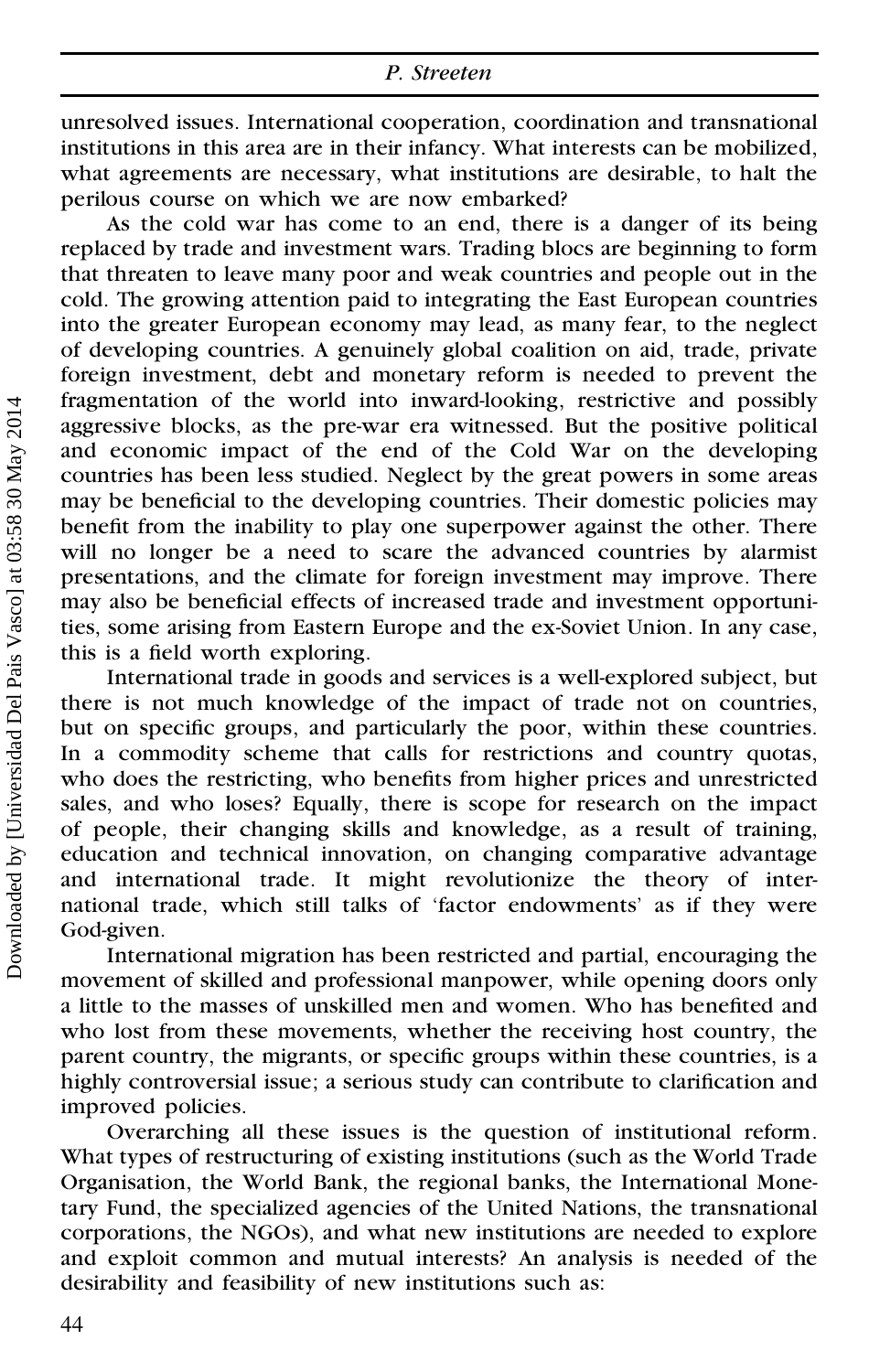- · an 'International Investment Fund', multilaterally guaranteed, that would recycle current account surpluses to developing countries on commercial terms with a soft window grafted onto it;
- · a 'Global Central Bank' that would act as international lender of last resort, with power to create and withdraw liquidity;
- · an 'International Debt Facility' that would overcome the double free rider problem which now impedes debt relief (banks and governments);
- · a 'Commodity Price Stabilization Agency', as proposed by Keynes during the negotiations for the International Trade Organization, that would prevent excessive price and income fluctuations, and reduce both unemployment and inflation;
- · a 'Global Energy Policy' that would avoid the zig-zag in oil prices and the consequent disruptions that the world economy has suffered since 1973;
- · an 'Industrial Investment Board' that would prevent the lurches we now experience between scarcities and surpluses in industries, the plant of which takes a long time to construct and, once constructed, last a long time, such as steel, fertilizer, ship building;
- · a move towards a 'Global Progressive Income Tax' (or other forms of taxation, such as that on fossil fuels or on military expenditure) for environmental protection and development;
- · a 'Global Anti-Monopoly and anti-Restrictive Practices Policy' (while at present each nation has a policy for domestic use, but either permits or encourages its firms to gang up against outsiders);
- · a 'Global Migration Authority' with power to tax and compensate losing countries for their investment in human capital; and
- · a 'Global Environmental Protection Agency', which would avoid each nation casting its muck outside its national borders and deal with problems such as global warming, the ozone layer, acid rain, nuclear waste disposal, the export of toxic waste and the destruction of the rain forests, as well as with the more local problems of the low-income countries. The problems of creating an environmentally sustainable development process are so important that they are dealt with under a separate heading.

This list is intended to be only illustrative; other factors can easily be added, such as an institution dealing with the globalization of disease and health, with global governance, with aid allocations and aid monitoring, with corruption (an NGO), etc. Any one of these institutions or similar ones is worthy of a detailed research project, and the selection should depend on the preferences and experience of researchers, on policy priorities and, to some extent, on feasibilities. There are the difficult questions of how the decrees of these agencies can be enforced, and when, in the absence of global policing, self-enforcement can work. But some imaginative, quasi utopian work can be fruitful here, not only as a thought experiment, the way physicists use a vacuum, and not only to indicate desirable directions, but also for contributions to blueprints when circumstances change sud denly and unexpectedly, and the unprepared then lose out.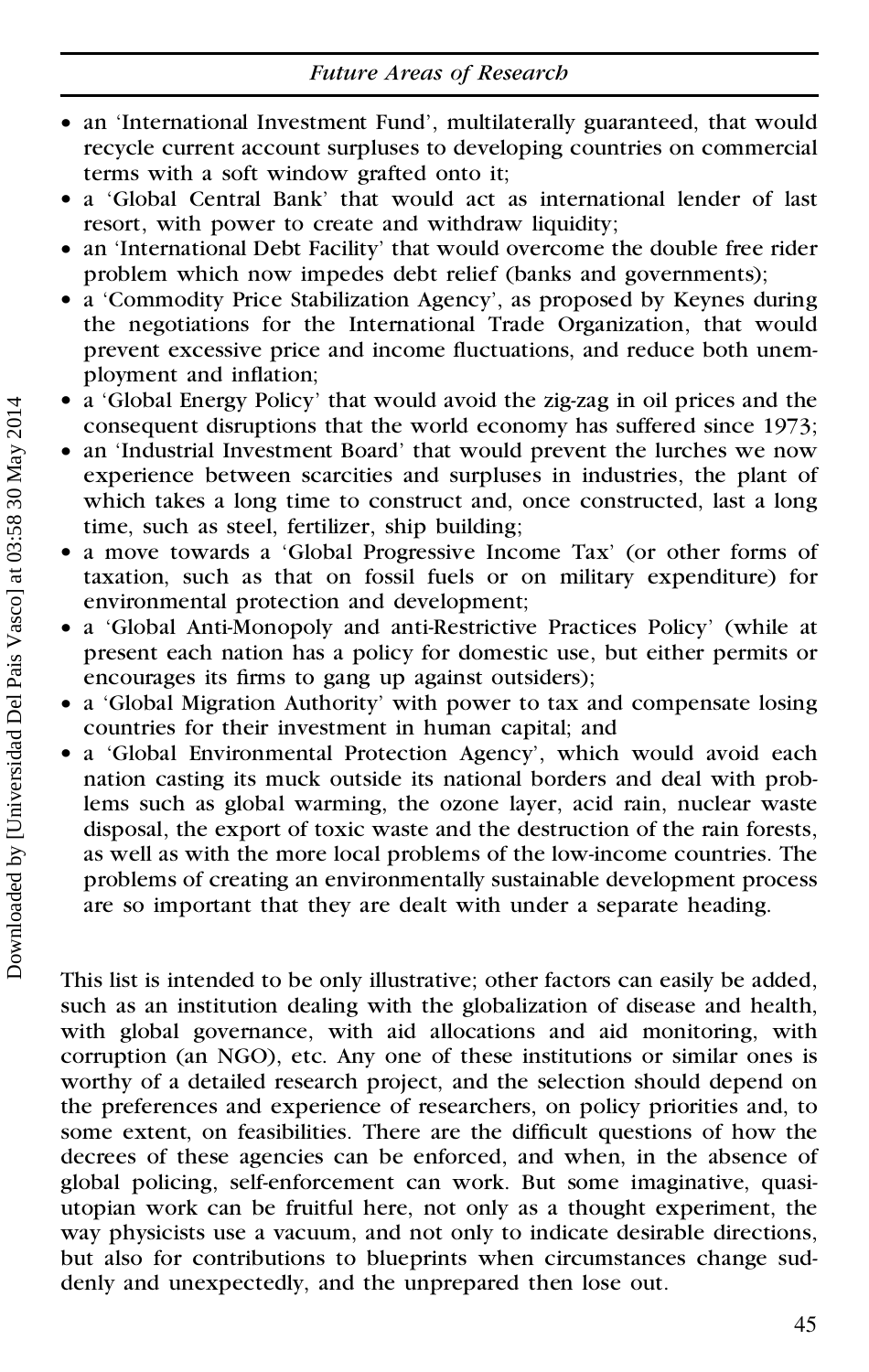#### *P. Streeten*

This is not a programme for more international bureaucrats (in spite of their virtues), with large glass-plated headquarters, pretty receptionists and parking privileges. Some of the objectives can be pursued by modifying the mandates of existing institutions. Others call for the exploration of the norms, rules, procedures and agreements that would promote the interests of all nations and all people by some sacrifice of national sovereignty. These would be built on a global compact that would comprise reductions in military expenditure, its re-allocation to social priorities, integration of the ex-socialist countries into the global economy, and reach agreements on reduced protection and debt relief. Such a global compact would give flesh and blood to the human dimensions of international cooperation.

### *Arms and men*

The dependence of the advanced industrial countries on West Asian oil, the flow of arms from abroad, and the role of the big powers in the conflicts that arise from these affect the prospects of the developing countries. In the aftermath of the Cold War, there is an opportunity for substantial arms reductions and for the articulation of new concepts of security, in which there is less reliance on military strength and more on diplomacy, inter national cooperation and human resource development. On the other hand, the need to confront some countries can give rise to new demands by the US, Britain and France for restructuring, rather than reducing, military power, and there are interests that will wish to reconvert the peace dividend into a war dividend.

Alternatively, human development, economic liberalization and political democratization in West Asia may be thought to be more conducive to global security than military competition. The policy thrust would, however, be quite different. It would aim at peaceful solutions, at control of the arms trade, and of nuclear and chemical proliferation, and at new economic and social cooperation between the advanced and the developing countries of the region. What would be the consequences of the phasing-out of military bases and arms deliveries? This would also call for an examination of the political pressures behind the arms trade and arms build-up, and the change in the relationships among advanced countries after the Cold War.

There are the problems arising from the use of the 'peace dividend'. Concrete calculations of the cost of alternative uses (say for reducing child mortality) would be helpful in mobilizing public opinion. There should be work on the conversion costs and the political pressures behind maintaining military expenditure; the trade-offs between military and social expenditures; the links between population growth and military power; the arms trade to, and the arms build-up in, the developing countries; the sources of conflict and, in particular, hunger, ignorance, poverty and ecological damage; their global origins; and the best ways in which security can be gained by reduced arms expenditure and an attack on these sources. It is, unfortu nately, true that much military expenditure is used to protect rulers against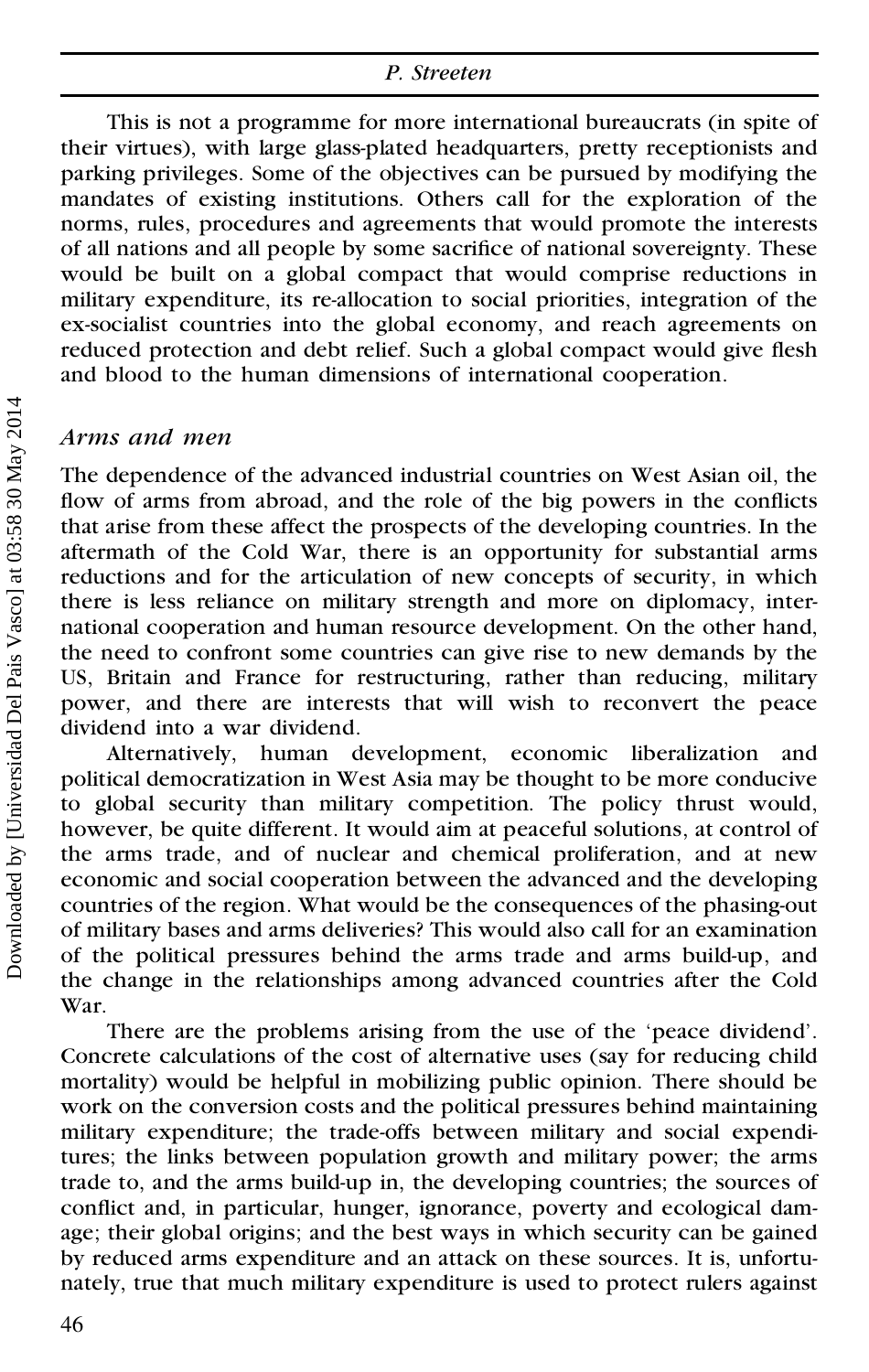insurgency by the ruled rather than against external threats. How can these forms of oppression be eliminated? How can the internal and external political pressures for reformed policies be mobilized? How can inter national organizations be made accountable? The growth of an international civil society and of international public opinion is encouraging.

## **Topics not cover ed**

It will be noted that many important research topics have been left out. Among them are: technical cooperation among developing countries; policy analysis and how to reduce the gap between researchers and policy-makers; technology generation in developing countries; the role of markets and states; private foreign investment and transnational corporation; inter national monetary reform and a new Bretton Woods; structural adjustment with growth and equity; international debt; agriculture; industrialization; urbanization and the problems of mega-cities; the analysis of the impact of religion and culture on development; and many others. These omissions are not due to the unimportance of these topics, but to the need to be selective.

## **Resear ch procedur es**

Data collection, data improvements, and data assessments should be carried out under each of the topics cited in the previous section, but a special committee for data collection and statistics may be desirable. Both the capacity building and the human development fields are relatively new, and reliable figures are scarce or absent. A concerted effort is needed to improve this situation. It is important that the researchers in the developing countries are not put in the role of low-level data-gatherers and miners, whose work only adds to the glory of the high-level scholar in the industrial country. The statistics of human development call for the human develop ment of statistics.

For each of these research projects, either in-house or outside sub-contractors can be engaged. For in-house personnel, it would be desirable to grant sabbatical leave for this purpose. There may be a case for setting up Steering Committees for some of the topics. Their duty it is to supervise and monitor the research, assist workers in formulating hypotheses, designing methodologies, gathering statistics, material and ideas, ensure their com parability, put the researchers in touch with similar work done by others, organize workshops, seminars and meetings at which interim results will be presented, and see to the dissemination of the nal results of the work. We might wish to establish a series of publications in the form of discussion papers, monographs, or a reprint series of articles published elsewhere. In building indigenous research capacity in the developing countries, international comparability of results should be ensured by coordination. In many cases, joint ventures by teams from advanced countries and researchers in developing countries will be the appropriate model.